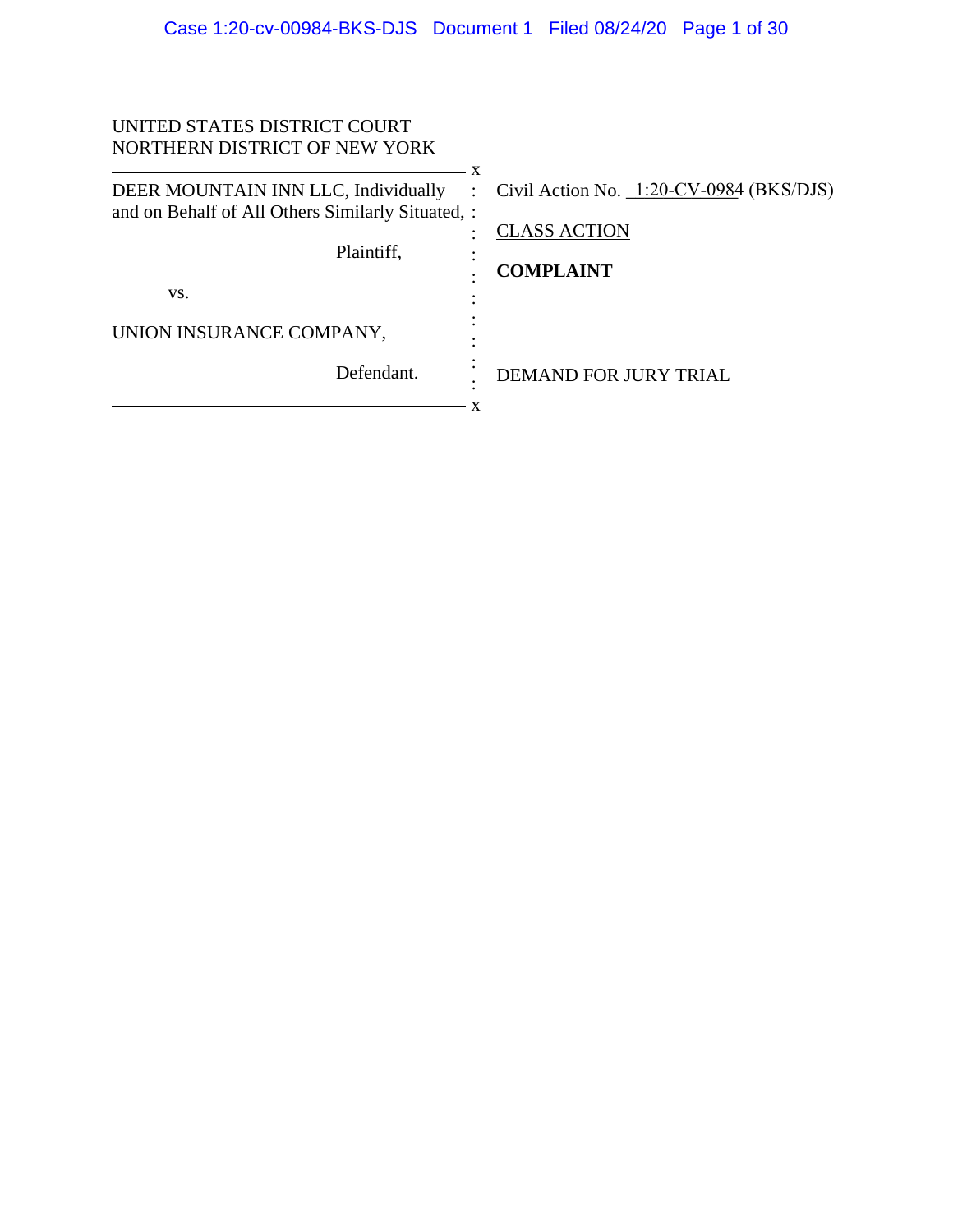#### Case 1:20-cv-00984-BKS-DJS Document 1 Filed 08/24/20 Page 2 of 30

Plaintiff Deer Mountain Inn LLC by way of Complaint against Defendant Union Insurance Company ("Defendant" or "Union"), alleges as follows:

#### **INTRODUCTION**

1. On March 11, 2020, World Health Organization ("WHO") Director General Tedros Adhanom Ghebreyesus declared the COVID-19 outbreak a worldwide pandemic: "WHO has been assessing this outbreak around the clock and we are deeply concerned both by the alarming levels of spread and severity, and by the alarming levels of inaction. We have therefore made the assessment that COVID-19 can be characterized as a pandemic."<sup>1</sup>

2. On March 13, 2020, President Trump declared the COVID-19 pandemic to be a national emergency.<sup>2</sup> On March 16, 2020, the Centers for Disease Control and Prevention ("CDC"), and members of the national Coronavirus Task Force issued to the American public guidance, styled as "30 Days to Slow the Spread" for stopping the spread of COVID-19. This guidance advised individuals to adopt far-reaching social distancing measures, such as working from home, avoiding shopping trips and gatherings of more than ten people, and staying away from bars, restaurants, and food courts.<sup>3</sup>

3. Following this advice for individuals to adopt far-reaching social distancing measures, many state government administrations across the nation recognized the need to take steps

<sup>1</sup> *See* World Health Organization, *WHO Director-General's opening remarks at the media briefing on COVID-19 - 11 March 2020* (Mar. 11, 2020), https://www.who.int/dg/speeches/detail/whodirector-general-s-opening-remarks-at-the-media-briefing-on-covid-19---11-march-2020.

<sup>2</sup> *See* The White House, *Proclamation on Declaring a National Emergency Concerning the Novel Coronavirus Disease (COVID-19) Outbreak* (Mar. 13. 2020), https://www.whitehouse.gov/presidential-actions/proclamation-declaring-national-emergencyconcerning-novel-coronavirus-disease-covid-19-outbreak/.

<sup>3</sup> *See The President's Coronavirus Guidelines for America, 30 Days to Slow the Spread,*  WHITE HOUSE, https://www.whitehouse.gov/wp-content/uploads/2020/03/03.16.20\_coronavirusguidance  $8.5x11$  315PM.pdf (last visited Aug. 21, 2020).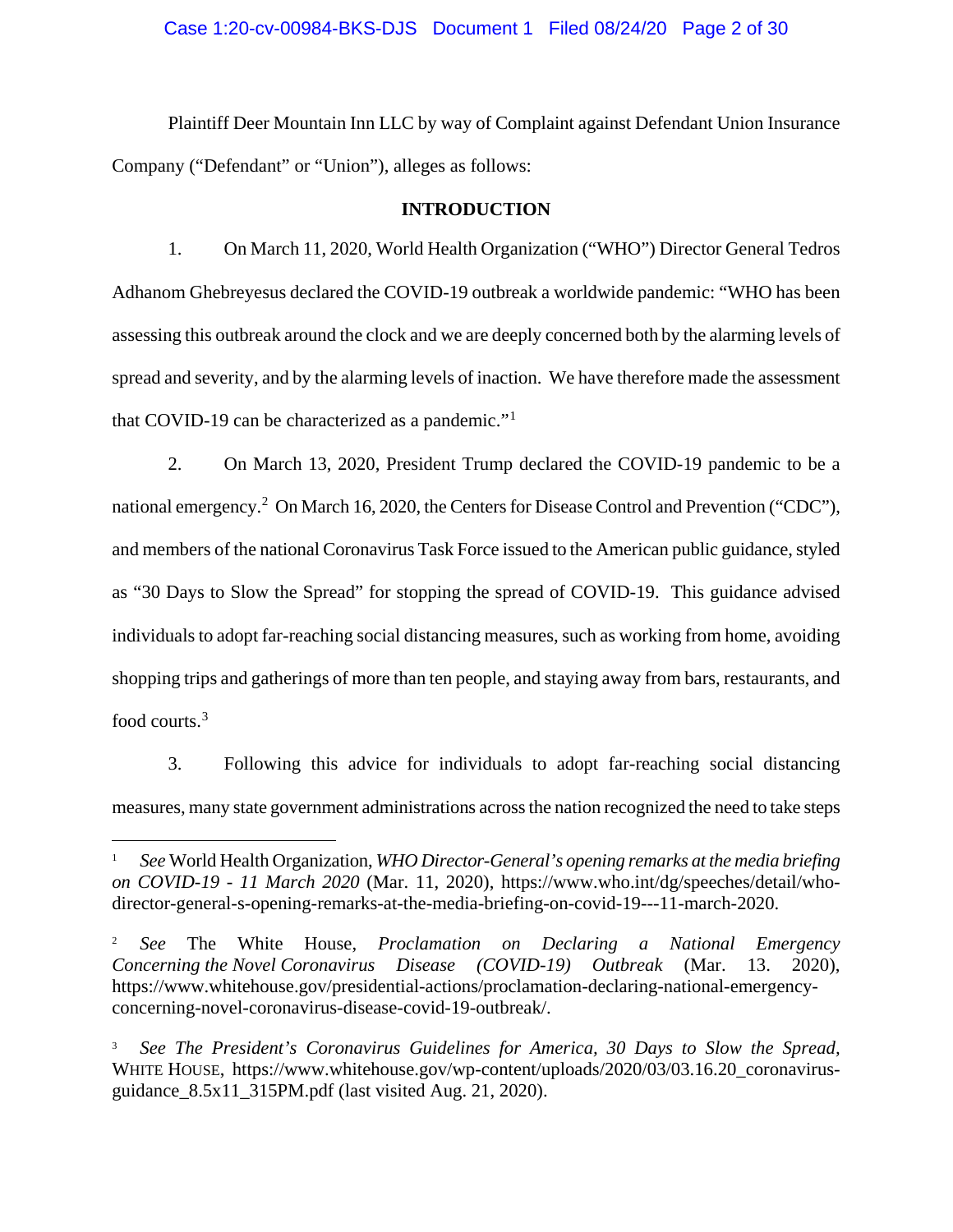#### Case 1:20-cv-00984-BKS-DJS Document 1 Filed 08/24/20 Page 3 of 30

to protect the health and safety of their residents from the human to human and surface to human spread of COVID-19. As a result, many governmental entities entered civil authority orders suspending or severely curtailing business operations of non-essential businesses that interact with the public and provide gathering places for the individuals. Currently, almost all states within the United States have issued some sort of "stay-at-home" order and ordered private non-essential business operations to close.

4. The result of these far-reaching restrictions and prohibitions has been catastrophic for most non-essential businesses, especially restaurants and other foodservice businesses, as well as retail establishments, entertainment venues, and other small, medium, and large businesses who have been forced to close, furlough employees, and endure a sudden shutdown of cash flow that threatens their survival.

5. Restaurants provide economic benefits far beyond their own business. They are anchors to revitalizing down-and-out neighborhoods and can become a tourist attraction themselves, as well as a key part of the identity of smaller cities and large towns.<sup>4</sup>

6. In addition to their contribution to the national economy in providing jobs, restaurants are also vital to the national spirit because shared meals are an important mental relief. As Oscar Wilde noted, "After a good dinner, one can forgive anybody, even one's relations."

7. Moreover, food is part of the national psyche. As Anthony Bourdain noted, "Food is everything we are. It's an extension of nationalist feeling, ethnic feeling, your personal history, your province, your region, your tribe, your grandma. It's inseparable from those from the get-go."

<sup>4</sup> Jennifer Steinhauer, et al., *As Restaurants Remain Shuttered, American Cities Fear the Future*, N.Y. TIMES (May 7, 2020), https://www.nytimes.com/2020/05/07/us/coronavirus-restaurantsclosings.html.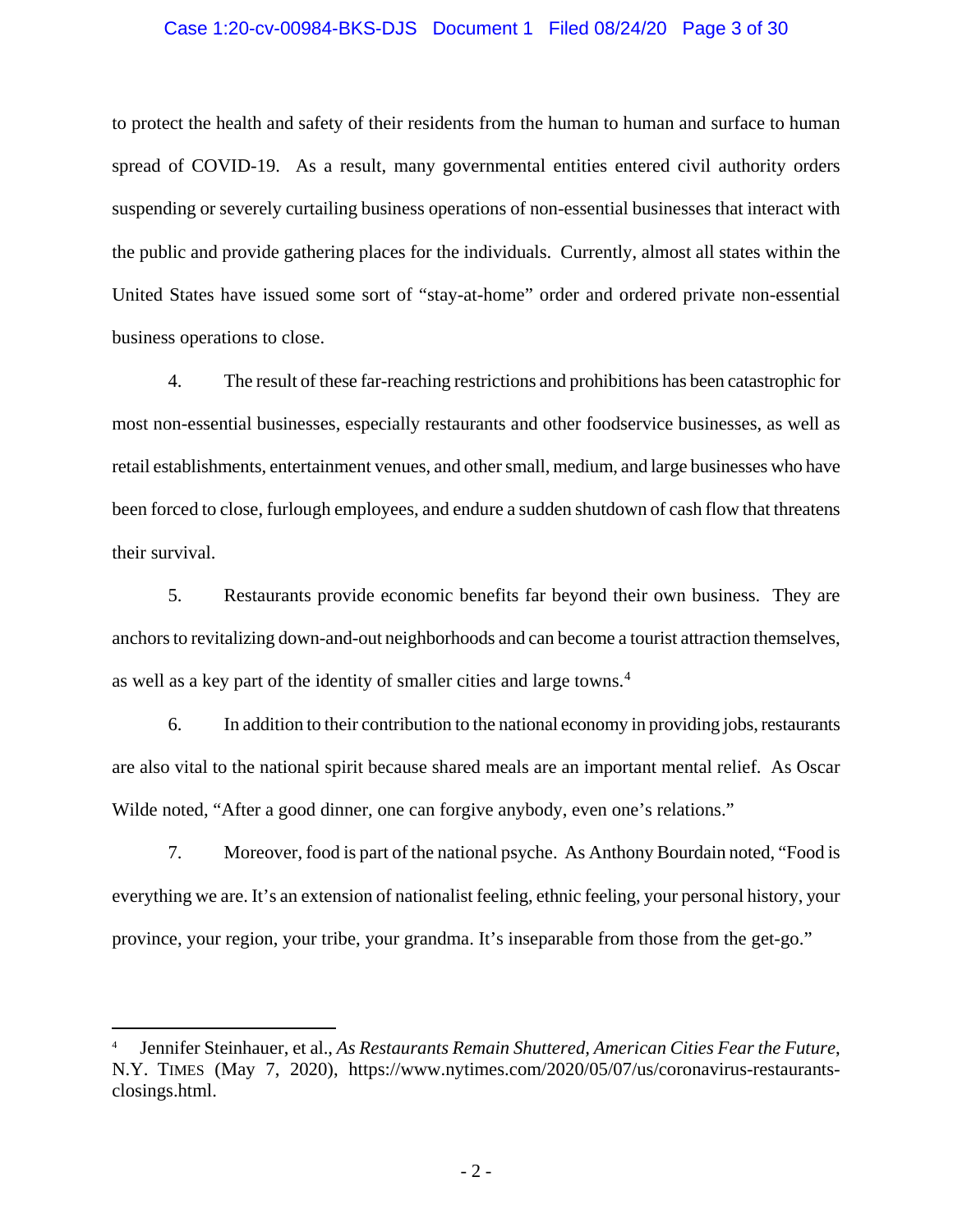#### Case 1:20-cv-00984-BKS-DJS Document 1 Filed 08/24/20 Page 4 of 30

8. Most businesses insure against such catastrophic events like the current unforeseen COVID-19 pandemic through all-risk commercial property insurance policies. These policies promise to indemnify the policyholder for actual business losses incurred when business operations are involuntarily suspended, interrupted, curtailed, when access to the premises is prohibited because of direct physical loss or damage to the property, or by a civil authority order that restricts or prohibits access to the property. This coverage is commonly known as "business interruption coverage" and is standard in most all-risk commercial property insurance policies.

9. Defendant, and most insurance companies who have issued all-risk commercial property insurance policies with business interruption coverage, are denying the obligation to pay for business income losses and other covered expenses incurred by policyholders for the physical loss and damage to the insured property from measures put in place by the civil authorities to stop the spread of COVID-19 among the population. This action seeks a declaratory judgment that affirms that the COVID-19 pandemic and the corresponding response by civil authorities to stop the spread of the outbreak triggers coverage, has caused physical property loss and damage to the insured property, provides coverage for future civil authority orders that result in future suspensions or curtailments of business operations, and finds that Defendant is liable for the losses suffered by policyholders.

10. In addition, this action brings a claim against Defendant for its breach of its contractual obligation under common all-risk commercial property insurance policies to indemnify Plaintiff and others similarly situated for business losses and extra expenses, and related losses resulting from actions taken by civil authorities to stop the human to human and surface to human spread of the COVID-19 outbreak.

- 3 -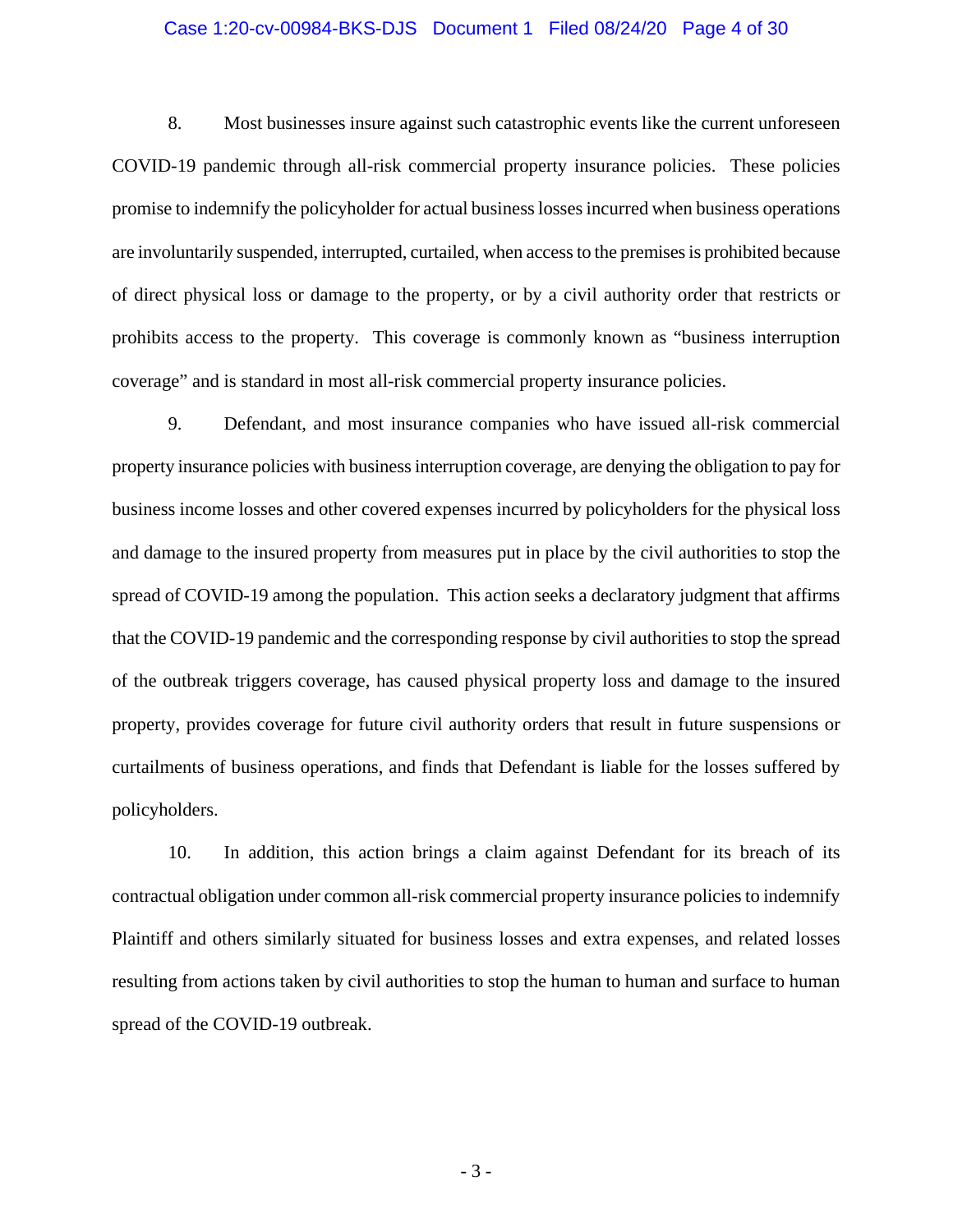11. Plaintiff brings this action on behalf of a proposed class of policyholders who paid premiums in exchange for business insurance policies that included lost business income and extra expense coverage.

# **JURISDICTION AND VENUE**

12. This Court has jurisdiction over this action pursuant to 28 U.S.C. §1332(d) in that this is a class action in which the amount in controversy exceeds \$5,000,000, exclusive of interest and costs, and at least one member of the putative class is a citizen of a different State than that of the Defendant.

13. Venue is proper in this District pursuant to 28 U.S.C. §1391(b) in that Defendant does business in this District and thus resides in this District, in accordance with 28 U.S.C. §1391(c).

### **PARTIES**

14. Plaintiff Deer Mountain Inn LLC is a New York limited liability company with its principal place of business at 8 Sound Shore Drive, Suite 140, Greenwich, Connecticut. Plaintiff operates the Deer Mountain Inn, a country inn and restaurant located in Tannersville, New York.

15. As a result of the Closure Orders referenced below, the Deer Mountain Inn had to cease operations.

16. Defendant Union Insurance Company is an Iowa corporation with its principal place of business in Des Moines, Iowa. Upon information and belief Defendant is licensed to issue insurance in New York, Rhode Island, Connecticut, Maine, Massachusetts, New Hampshire and Vermont.

17. Union issued Policy Number CPA 5100237-16 to Plaintiff for the policy period of June 6, 2019 through June 6, 2020.

- 4 -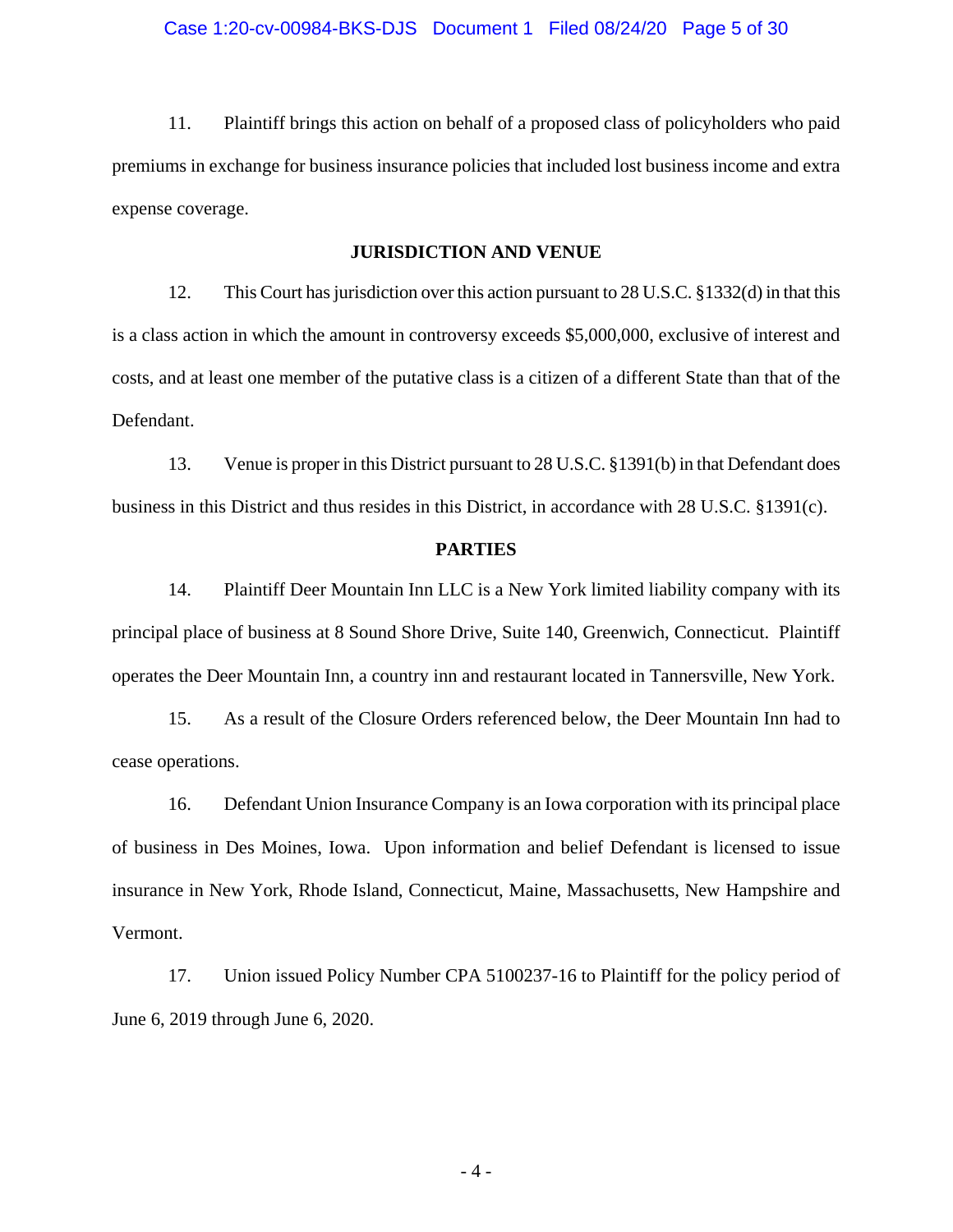# **FACTUAL BACKGROUND**

# **The Global COVID-19 Pandemic**

18. Viruses of the family Coronaviridae, such as Middle East respiratory syndrome (MERS) coronavirus (MERS-CoV) and severe acute respiratory syndrome (SARS) coronavirus (SARS-CoV), have been responsible for the loss of human life since at least 2002 and were identified in several animal hosts.<sup>5</sup>

19. In December 2019, an initial cluster of patients with an unknown cause of viral pneumonia was found to be linked to the Huanan seafood market in Wuhan, China, where many non-aquatic animals, such as birds, were also on sale. However, at least one of the patients never visited the market, though he had stayed in a hotel nearby before the onset of the illness.<sup>6</sup>

20. By January 2020, genetic sequencing from patient samples was conducted to identify

a novel virus, SARS-CoV-2, as the causative agent for the pneumonia cluster.<sup>7</sup> SARS-CoV-2 is an

RNA virus, with a crown-like appearance under an electron microscope because of glycoprotein

<sup>5</sup> *See* Roujian Lu, et al., *Genomic characterisation and epidemiology of 2019 novel coronavirus: implications for virus origins and receptor binding*, CTR. FOR DISEASE CONTROL, (Jan. 29, 2020), https://www.cdc.gov/coronavirus/2019-ncov/downloads/genomic-characterization-of-2019-nCoV-Lancet-1-29-2020.pdf ("As a typical RNA virus, the average evolutionary rate for coronaviruses is roughly 10<sup>-4</sup> nucleotide substitutions per site per year, with mutations arising during every replication cycle. This finding suggests that [COVID-19] originated from one source within a very short period and was detected relatively rapidly. However, as the virus transmits to more individuals, constant surveillance of mutations arising is needed." The fact that at least one patient had not visited the market "suggests either possible droplet transmission or that the patient was infected by a currently unknown source. Evidence of clusters of infected family members and medical workers has now confirmed the presence of human-to-human transmission.").

<sup>6</sup> *See id*; Francesco Di Gennaro et al., *Coronavirus Diseases (COVID-19) Current Status and Future Perspectives a Narrative Review*, MDPI: INT'L J.ENVTL.RESEARCH&PUB.HEALTH, (Apr. 1, 2020), https://www.mdpi.com/1660-4601/17/8/2690 ("There are four genera of [coronaviruses]: (I) α-coronavirus (alphaCoV), (II) β-coronavirus (betaCoV), probably present in bats and rodents; [and] (III) δ-coronavirus (deltaCoV) and (IV) γ-coronavirus (gammaCoV), probably represent avian species[.]").

<sup>7</sup> *See* Di Gennaro, *supra* note 6.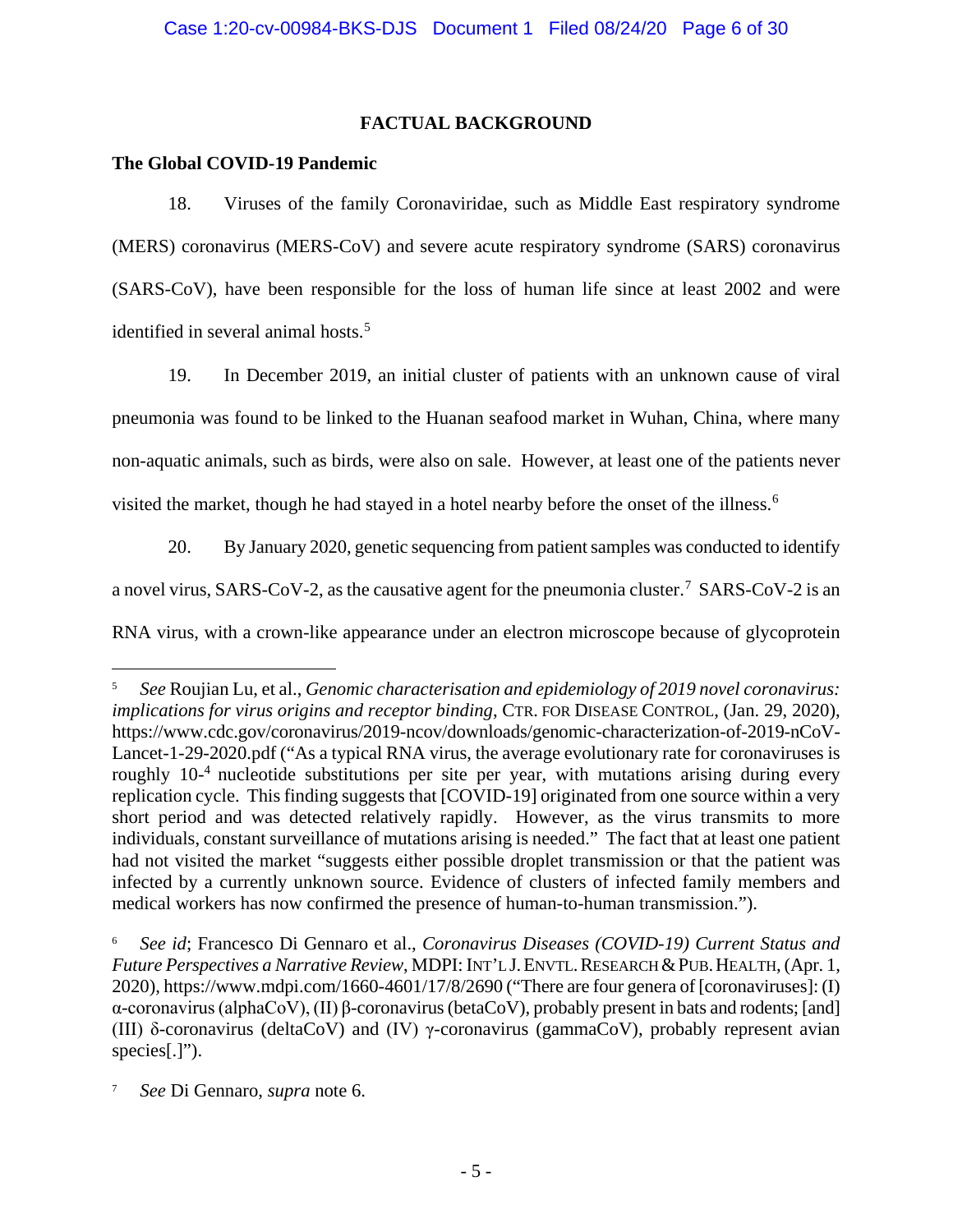#### Case 1:20-cv-00984-BKS-DJS Document 1 Filed 08/24/20 Page 7 of 30

spikes on its envelope. Among the functions of the structural proteins, the envelope has a crucial role in virus pathogenicity as it promotes viral assembly and release.<sup>8</sup>

21. The first confirmed case of the virus outside China was diagnosed on January 13, 2020, in Bangkok, Thailand with the number of cases exceedingly increasing worldwide. On January 30, 2020, the WHO declared the SARS-CoV-2 outbreak constituted a public health emergency of international concern, and by February 11, 2020, the disease caused by SARS-CoV-2 was named "COVID-19" by the WHO Director-General.<sup>9</sup> As of April 23, 2020, the WHO reported a confirmed 2.5 million cases of COVID-19 globally and over 170,000 deaths, with the United States dealing with more than 800,000 confirmed cases and 40,000 deaths – more than any other country.<sup>10</sup>

22. The clinical features of COVID-19 vary from asymptomatic forms to fatal conditions of severe respiratory failure that requires ventilation and support in an intensive care unit ("ICU"). Pneumonia has been the most frequent severe manifestation of COVID-19, with symptoms of fever, cough, dyspnea, and bilateral infiltrates on chest imaging.<sup>11</sup> There are no specific treatments

See id. ("To address the pathogenetic mechanisms of SARS-CoV-2, its viral structure and genome must be considered. Coronaviruses are enveloped positive strand RNA viruses with the largest known RNA genomes  $-30-32$  kb – with a 5'-cap structure and 3'-poly-A tail.").

<sup>9</sup> *See id*.

<sup>10</sup> *See Coronavirus disease 2019 (COVID-19) Situation Report – 94*, WORLD HEALTH ORGANIZATION (Apr. 23, 2020) https://www.who.int/docs/default-source/coronaviruse/situationreports/20200423-sitrep-94-covid-19.pdf?sfvrsn=b8304bf0\_4.

<sup>11</sup> *See* Di Gennaro, *supra* note 6 ("Asymptomatic infections have also been described, but their frequency is unknown. . . . Other, less common symptoms have included headaches, sore throat, and rhinorrhea. In addition to respiratory symptoms, gastrointestinal symptoms (e.g*.*, nausea and diarrhea) have also been reported, and in some patients they may be the presenting complaint.").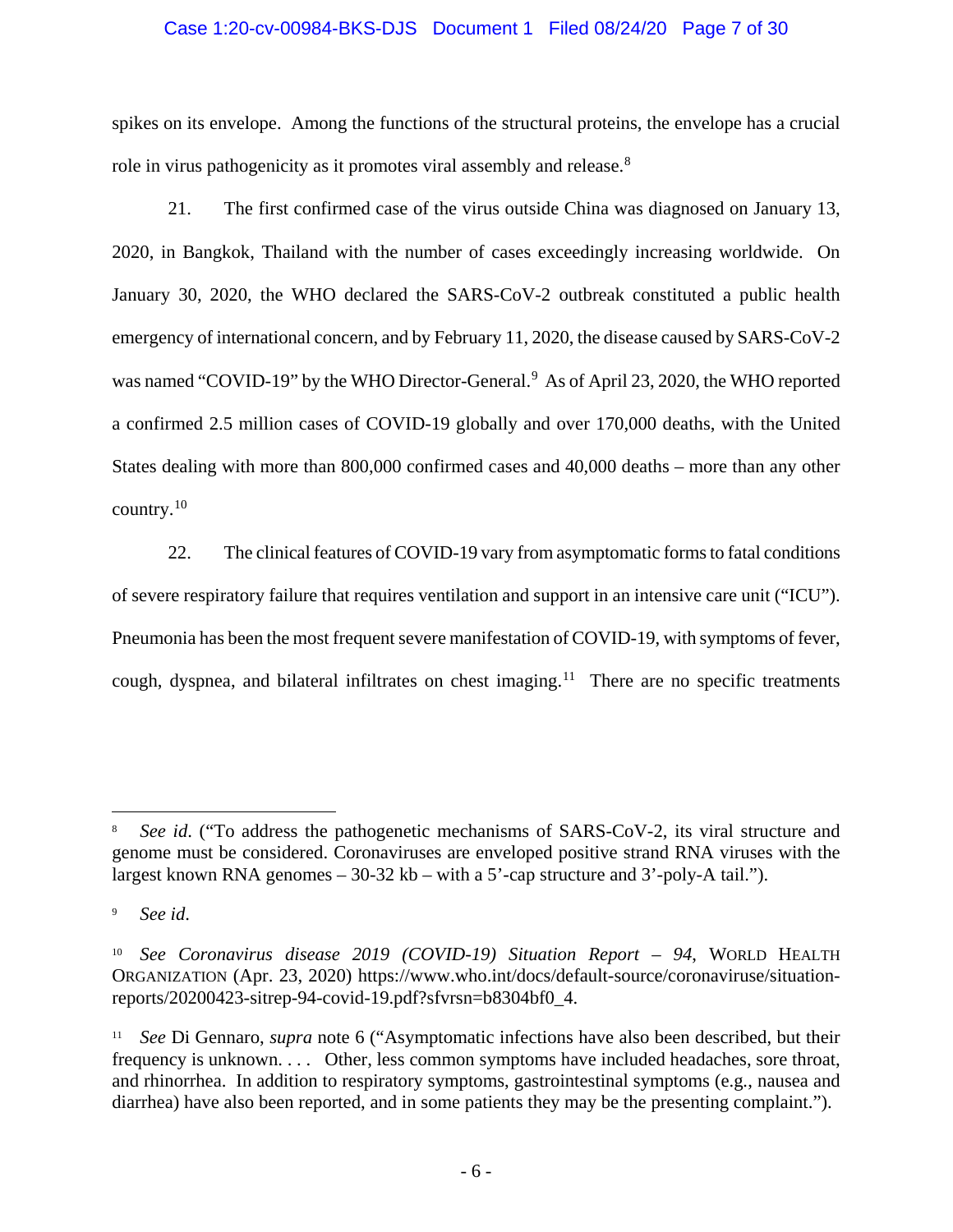# Case 1:20-cv-00984-BKS-DJS Document 1 Filed 08/24/20 Page 8 of 30

recommended for COVID-19, and no vaccine is currently available; so understanding the complexities of COVID-19 is ongoing.<sup>12</sup>

23. It has now been discovered by scientists that COVID-19 has several modes of transmission.13 Pursuant to a "Situation Report" released by the WHO, the virus can be transmitted through symptomatic transmission, presymptomatic transmission, or asymptomatic transmission. Symptomatic transmission refers to transmission by an individual who is experiencing symptoms associated with the virus who then transfers COVID-19 to another individual. Data from published studies provide evidence that COVID-19 is primarily transmitted from symptomatic people to others who are in close contact through respiratory droplets, by direct contact with infected persons, or by contact with contaminated objects and surfaces.<sup>14</sup>

24. The incubation period for COVID-19, which is the time between exposure to the virus (becoming infected) and symptom onset, averages 5-6 days, however, it can be up to 14 days.15 During this period, also known as the "presymptomatic" period, some infected persons can be

<sup>15</sup> *See id.*

See id. ("The treatment is symptomatic, and oxygen therapy represents the major treatment intervention for patients with severe infection. Mechanical ventilation may be necessary in cases of respiratory failure refractory to oxygen therapy, whereas hemodynamic support is essential for managing septic shock. Different strategies can be used depending on the severity of the patient and local epidemiology. Home management is appropriate for asymptomatic or paucisintomatic patients. They need a daily assessment of body temperature, blood pressure, oxygen saturation and respiratory symptoms for about 14 days. Management of such patients should focus on prevention of transmission to others and monitoring for clinical status with prompt hospitalization if needed.").

<sup>13</sup> *See World Health Organization, Coronavirus disease 2019 (COVID-19) Situation Report – 73*  (Apr. 2, 2020), https://www.who.int/docs/default-source/coronaviruse/situation-reports/20200402 sitrep-73-covid-19.pdf?sfvrsn=5ae25bc7\_2.

<sup>&</sup>lt;sup>14</sup> *See id.* ("Data from clinical and virologic studies that have collected repeated biological samples from confirmed patients provide evidence that shedding of the COVID-19 virus is highest in upper respiratory tract (nose and throat) early in the course of the disease. That is, within the first 3 days from onset of symptoms. Preliminary data suggests that people may be more contagious around the time of symptom onset as compared to later on in the disease.").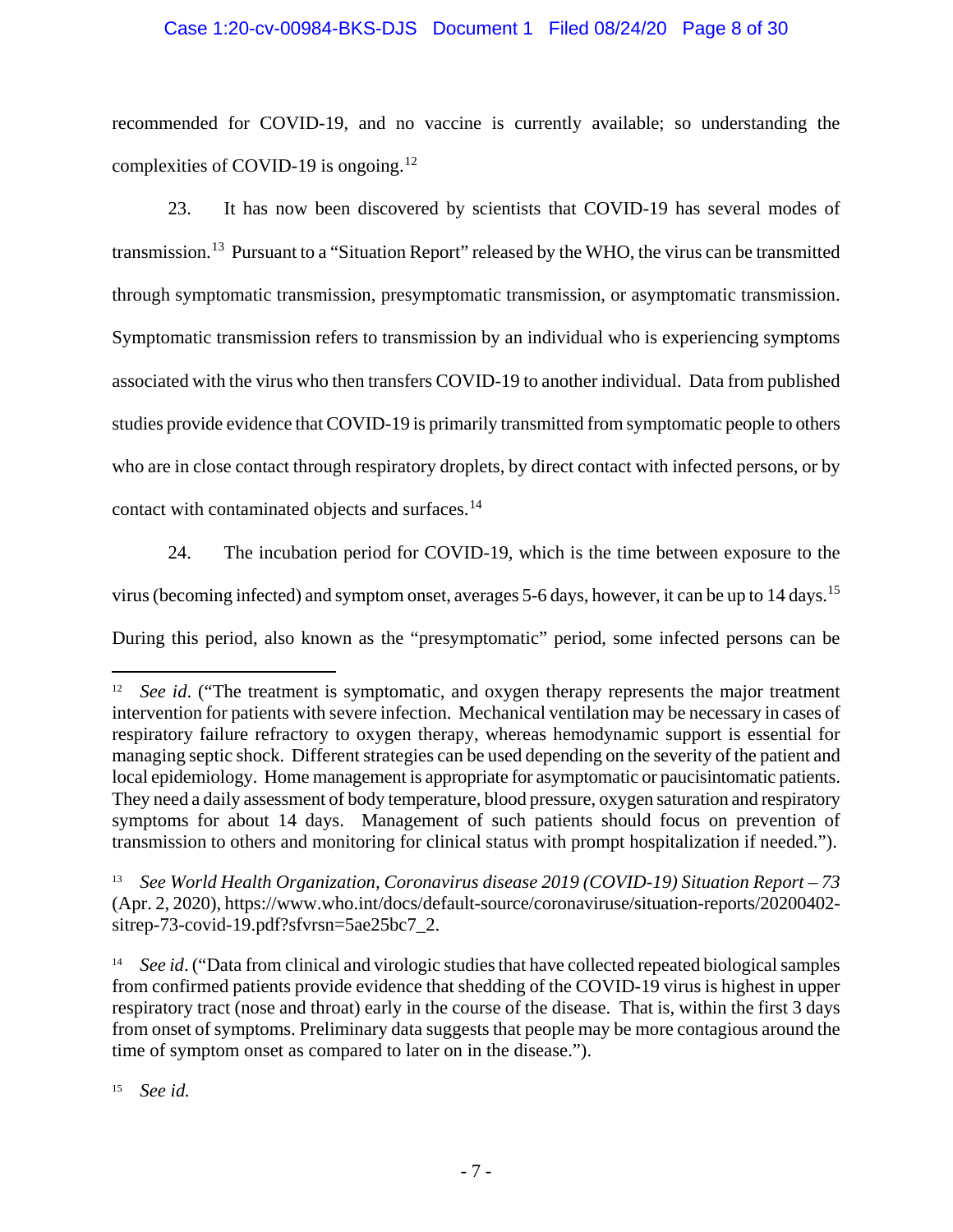#### Case 1:20-cv-00984-BKS-DJS Document 1 Filed 08/24/20 Page 9 of 30

contagious. For that reason, transmission from a presymptomatic case can occur before symptom onset. Presymptomatic transmission still requires the virus to be spread through infectious droplets or touching contaminated surfaces.<sup>16</sup>

25. An individual who does not develop symptoms, an asymptomatic case of COVID-19, can still transmit the virus to another. Though there are few documented cases reported, it does not exclude the possibility that it has or may occur.<sup>17</sup>

26. Not only is COVID-19 transmitted via human-to-human, but the WHO and scientific studies have confirmed that the virus can live on contaminated objects or surfaces. According to a study by scientists documented in The New England Journal of Medicine, COVID-19 was detectable in aerosols for up to three hours, up to four hours on copper, up to 24 hours on cardboard, and up to two to three days on plastic and stainless steel.<sup>18</sup> All of these materials are used in the preparation and service of food by restaurants. The results of the study suggest that individuals could get

<sup>&</sup>lt;sup>16</sup> *See id.* ("In a small number of case reports and studies, pre-symptomatic transmission has been documented through contact tracing efforts and enhanced investigation of clusters of confirmed cases. This is supported by data suggesting that some people can test positive for COVID-19 from 1- 3 days before they develop symptoms. Thus, it is possible that people infected with COVID-19 could transmit the virus before significant symptoms develop.").

<sup>17</sup> *See id.*

<sup>18</sup> *See* News Release, *New coronavirus stable for hours on surfaces*, NAT'L INSTS. OF HEALTH (Mar. 17, 2020), https://www.nih.gov/news-events/news-releases/new-coronavirus-stable-hourssurfaces; *see also* World Health Organization, *Modes of transmission of virus causing COVID-19: implications for IPC precaution recommendations* (Mar. 29, 2020), https://www.who.int/newsroom/commentaries/detail/modes-of-transmission-of-virus-causing-covid-19-implications-for-ipcprecaution-recommendations (Airborne transmission of COVID-19 "may be possible in specific circumstances and settings in which procedures or support treatments that generate aerosols are performed; *i.e.*, endotracheal intubation, bronchoscopy, open suctioning, administration of nebulized treatment, manual ventilation before intubation, turning the patient to the prone position, disconnecting the patient from the ventilator, non-invasive positive-pressure ventilation, tracheostomy, and cardiopulmonary resuscitation.").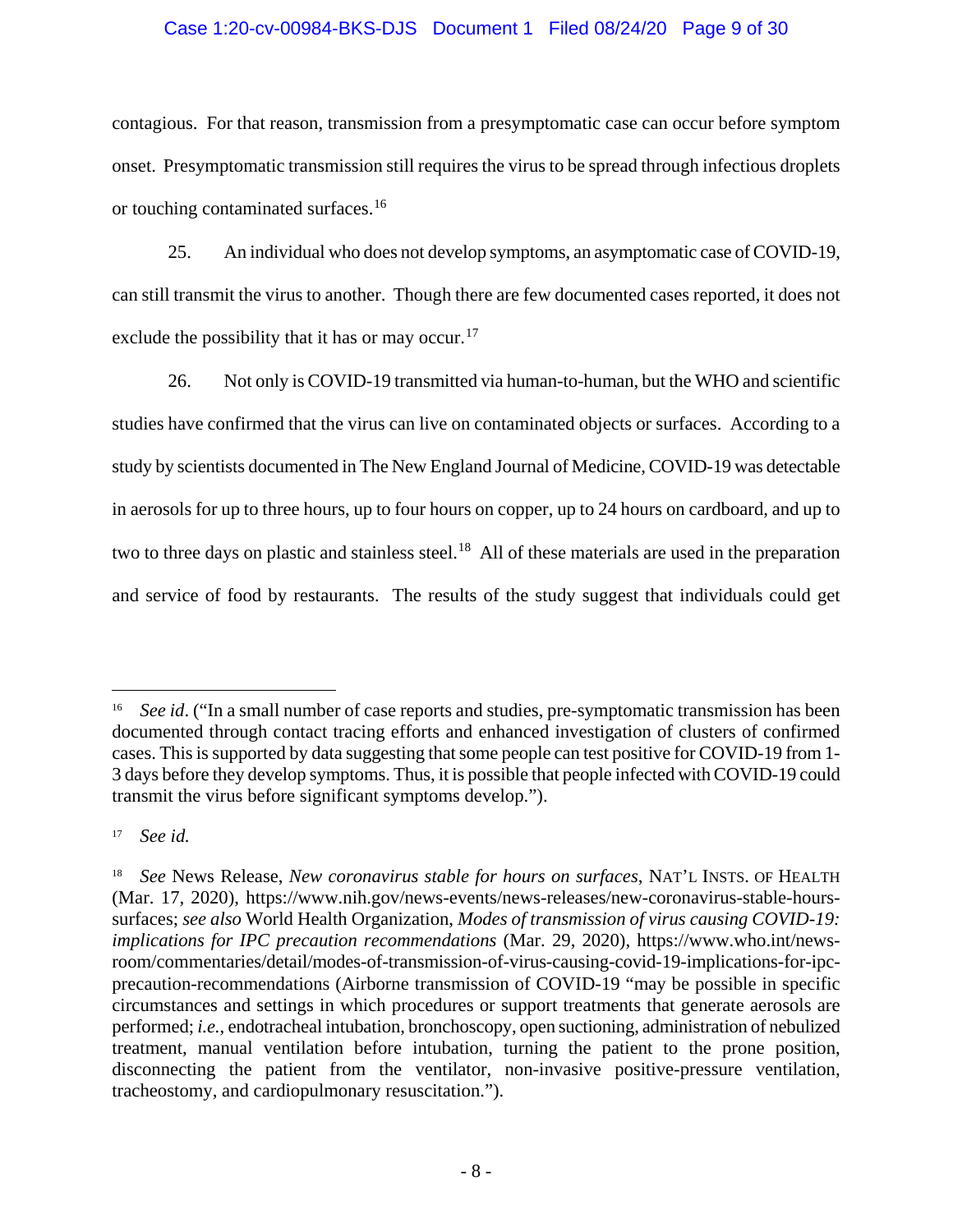# Case 1:20-cv-00984-BKS-DJS Document 1 Filed 08/24/20 Page 10 of 30

COVID-19 through indirect contact with surfaces or objects used by an infected person, whether or not they were symptomatic.

27. Another scientific study documented in the Journal of Hospital Infection found that human coronaviruses, such as SARS-CoV and MERS-CoV can remain infectious on inanimate surfaces at room temperature for up to nine days.<sup>19</sup> At a temperature of 30 degrees Celsius or more, the duration of persistence is shorter. Contamination of frequently touched surfaces is, therefore, a potential source of viral transmission.<sup>20</sup> Though this study was not conclusive on COVID-19 itself, scientists are still grappling to understand this implication.

28. On March 27, 2020, the CDC released a report entitled "Public Health Responses to COVID-19 Outbreaks on Cruise Ships - Worldwide, February - March 2020."21 The report detailed that during this time frame, COVID-19 outbreaks associated with three different cruise ship voyages caused over 800 confirmed cases and ten deaths.<sup>22</sup> Of the individuals tested, a high proportion were

<sup>19</sup> *See* G. Kampf, et al., *Persistence of coronaviruses on inanimate surfaces and their inactivation with biocidal agents*, J. HOSPITAL INFECTION (Feb. 6, 2020), https://www.journalofhospitalinfection.com/article/S0195-6701(20)30046-3/fulltext.

<sup>20</sup> *See id*. ("Although the viral load of coronaviruses on inanimate surfaces is not known during an outbreak situation it seem[s] plausible to reduce the viral load on surfaces by disinfection, especially of frequently touched surfaces in the immediate [area] surrounding where the highest viral load can be expected. The WHO recommends 'to ensure that environmental cleaning and disinfection procedures are followed consistently and correctly.'").

<sup>21</sup> *See* Leah F. Moriarty, et al., MPH, *Public Health Responses to COVID-19 Outbreaks on Cruise Ships - Worldwide, February - March 2020, CTRS. FOR DISEASE CONTROL & PREVENTION (Mar. 27,* 2020), https://www.cdc.gov/mmwr/volumes/69/wr/mm6912e3.htm?s\_cid= mm6912e3\_w.

<sup>&</sup>lt;sup>22</sup> *See id.* ("During February 7-23, 2020, the largest cluster of COVID-19 cases outside mainland China occurred on the Diamond Princess cruise ship, which was quarantined in the port of Yokohama, Japan, on February 3. . . . On March 6, cases of COVID-19 were identified in persons on the Grand Princess cruise ship off the coast of California; that ship was subsequently quarantined. By March 17, confirmed cases of COVID-19 had been associated with at least 25 additional cruise ship voyages. On February 21, CDC recommended avoiding travel on cruise ships in Southeast Asia; on March 8, this recommendation was broadened to include deferring all cruise ship travel worldwide for those with underlying health conditions and for persons [over] 65 years. On March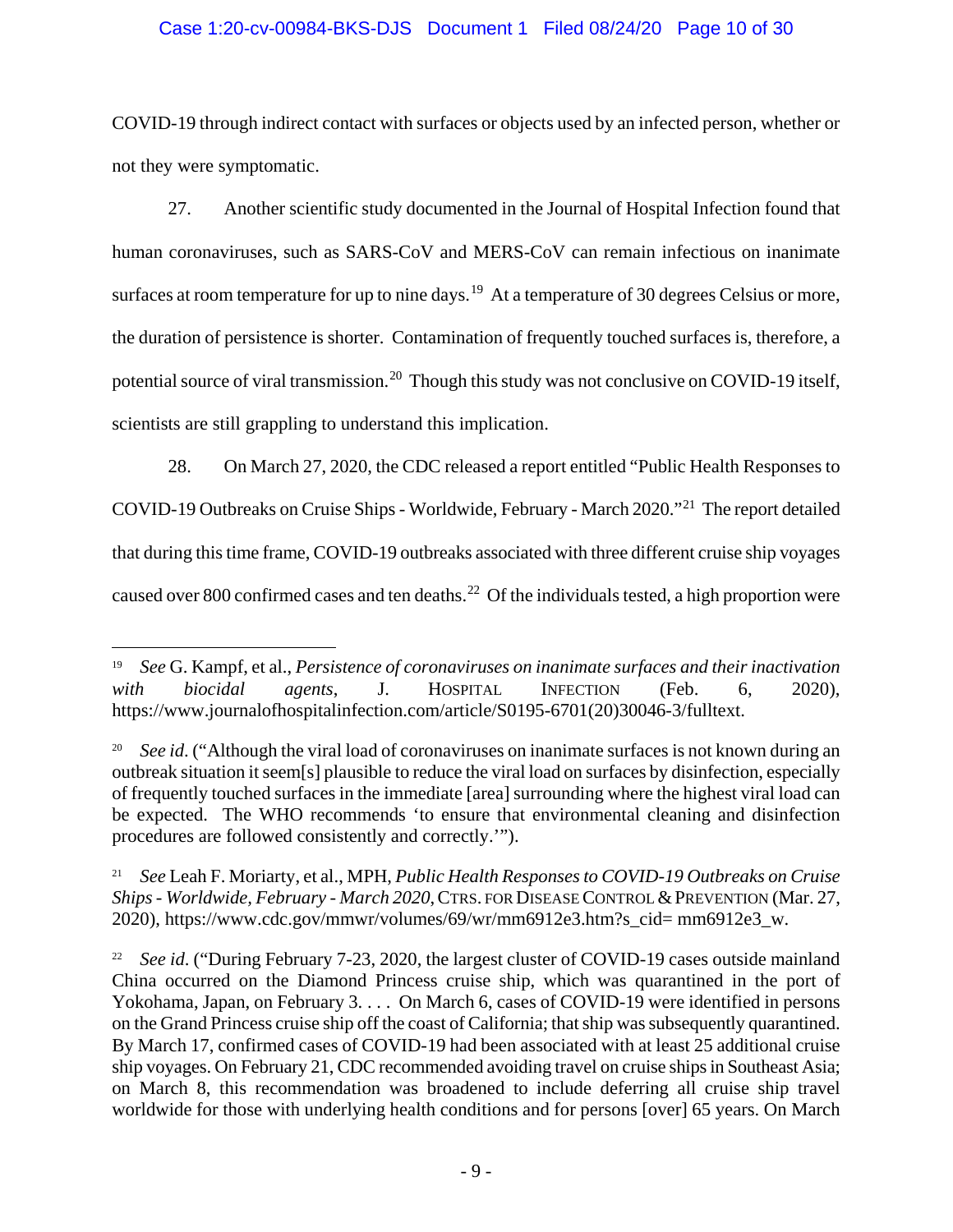#### Case 1:20-cv-00984-BKS-DJS Document 1 Filed 08/24/20 Page 11 of 30

found to be asymptomatic, which may explain the high rates on cruise ships. What is interesting about this study though, is that COVID-19 was identified on a variety of surfaces in cabins of both symptomatic and asymptomatic infected passengers up to 17 days after cabins were vacated on the Diamond Princess cruise line, but before disinfection procedures had been conducted.<sup>23</sup> The CDC notes that more studies are required to understand the perpetuation of transmission, but what is clear is the uncertainty around COVID-19 and its implications for the lawful and safe functioning of a variety of businesses, most significantly, food service businesses.

29. Without a vaccine to protect against COVID-19, effective control of the outbreak relies on measures designed to reduce human-to-human and surface-to-human exposure. Recent information on the CDC's website provides that COVID-19 spreads when people are within six feet of each other or when a person comes in contact with a surface or object that has the virus on it.<sup>24</sup>

<sup>13,</sup> the Cruise Lines International Association announced a 30-day voluntary suspension of cruise operations in the United States. CDC issued a level 3 travel warning on March 17, recommending that all cruise travel be deferred worldwide.").

See id. ("Cruise ships are often settings for outbreaks of infectious diseases because of their closed environment, contact between travelers from many countries, and crew transfers between ships. On the Diamond Princess, transmission largely occurred among passengers before quarantine was implemented, whereas crew infections peaked after quarantine. . . . On the Grand Princess, crew members were likely infected on voyage A and then transmitted [COVID-19] to passengers on voyage B. The results of testing of passengers and crew on board the Diamond Princess demonstrated a high proportion (46.5%) of asymptomatic infections at the time of testing. Available statistical models of the Diamond Princess outbreak suggest that 17.9% of infected persons never developed symptoms. . . . A high proportion of asymptomatic infections could partially explain the high attack rate among cruise ship passengers and crew. . . . Although these data cannot be used to determine whether transmission occurred from contaminated surfaces, further study of fomite transmission of [COVID-19] aboard cruise ships is warranted.").

<sup>24</sup> *See How It Spreads*, CENTERS FOR DISEASE CONTROL AND PREVENTION https://www.cdc.gov/coronavirus/2019-ncov/prevent-getting-sick/how-COVID-spreads.html (last visited Aug. 21, 2020).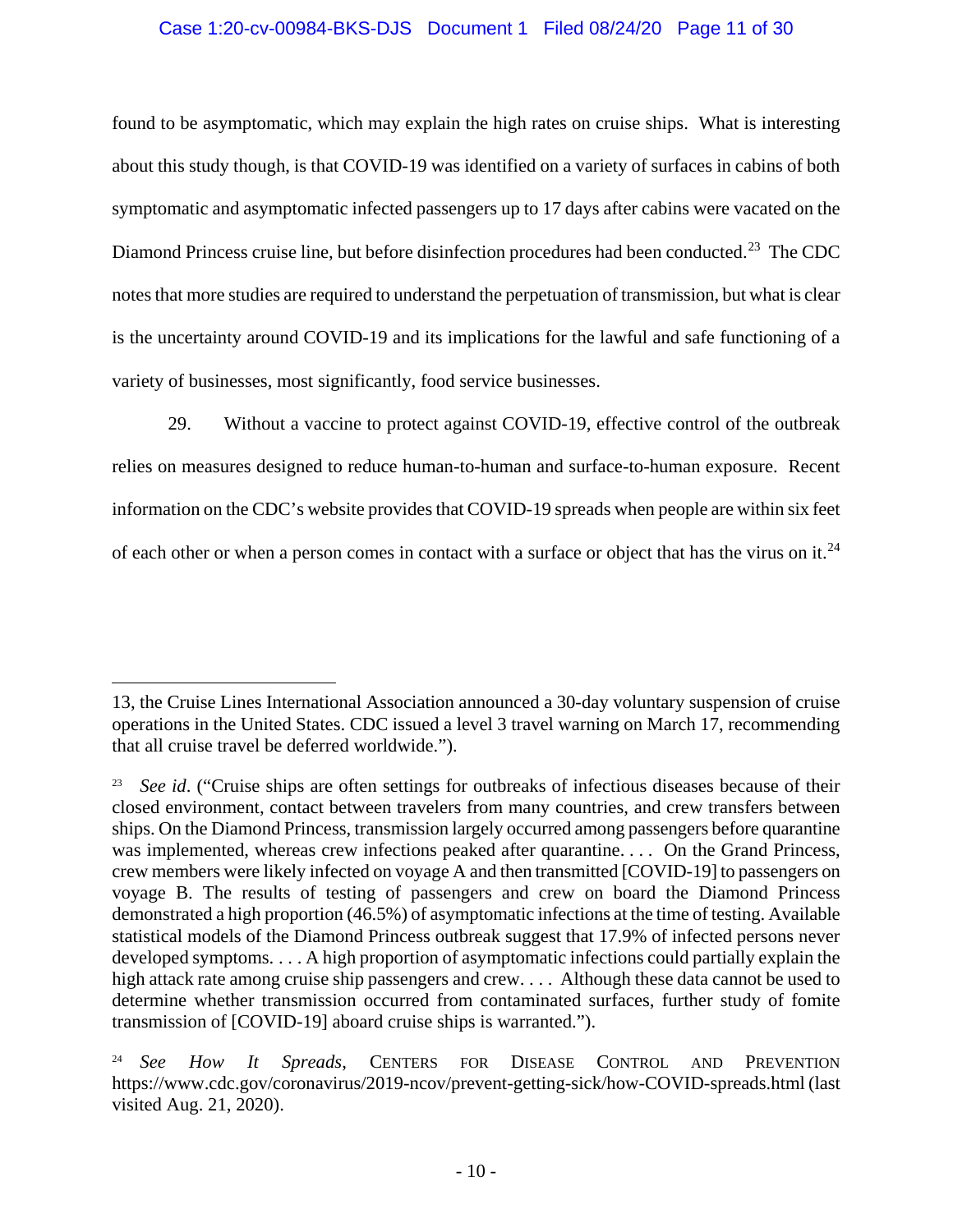#### Case 1:20-cv-00984-BKS-DJS Document 1 Filed 08/24/20 Page 12 of 30

Various other sources state that close contact with a person with the virus or surfaces where the virus is found can transmit the virus. $25$ 

30. The secondary exposure of the surface-to-humans is particularly acute in places where the public gathers typically to socialize, eat, drink, shop, be entertained, and go for recreation. This is why the CDC recommends that in viral outbreaks individuals who are infected stay at home and those who are not sick engage in preventive measures such as constant hand washing and avoiding activities that would bring them into close proximity of people with the virus or surfaces where the virus may reside. However, because these recommendations have proven ineffective to minimize the spread of COVID-19, containment efforts have led to civil authorities issuing orders closing many business establishments, including restaurants, bars, hotels, theaters, personal care salons, gyms, and schools, and mandating social distancing among the population. This has caused the cancelation of sporting events, parades, and concerts, the closure of amusement parks, and substantial travel restrictions. In addition, to conserve medical supplies, orders have been issued prohibiting the performance of non-urgent or non-emergency elective procedures and surgeries, forcing the suspension of operations at many medical, surgical, therapeutic, and dental practices.

31. Such "stay-at-home" orders are or were in effect in all but five states: 35 states closed all non-essential businesses with other states enacting measures to curtail business operations; all

<sup>25</sup> *See* Kampf, *supra* note 19 (remains infectious from two hours to 28 days depending on conditions); *see also* Nina Bai, *How the New Coronavirus Spreads and Progress – And Why One Test May Not Be Enough*, UCSF (Feb. 13, 2020), https://www.ucsf.edu/news/2020/02/416671/hownew-coronavirus-spreads-and-progresses-and-why-one-test-may-not-be-enough (door knobs and table tops can contain the virus); Heather Murphy, *Surfaces? Sneezes? Sex? How the Coronavirus Can and Cannot Spread*, N.Y. TIMES (May 26, 2020), https://www.nytimes.com/2020/03/02/health/coronavirus-how-it-spreads.html (virus can remain on metal and plastic for several days).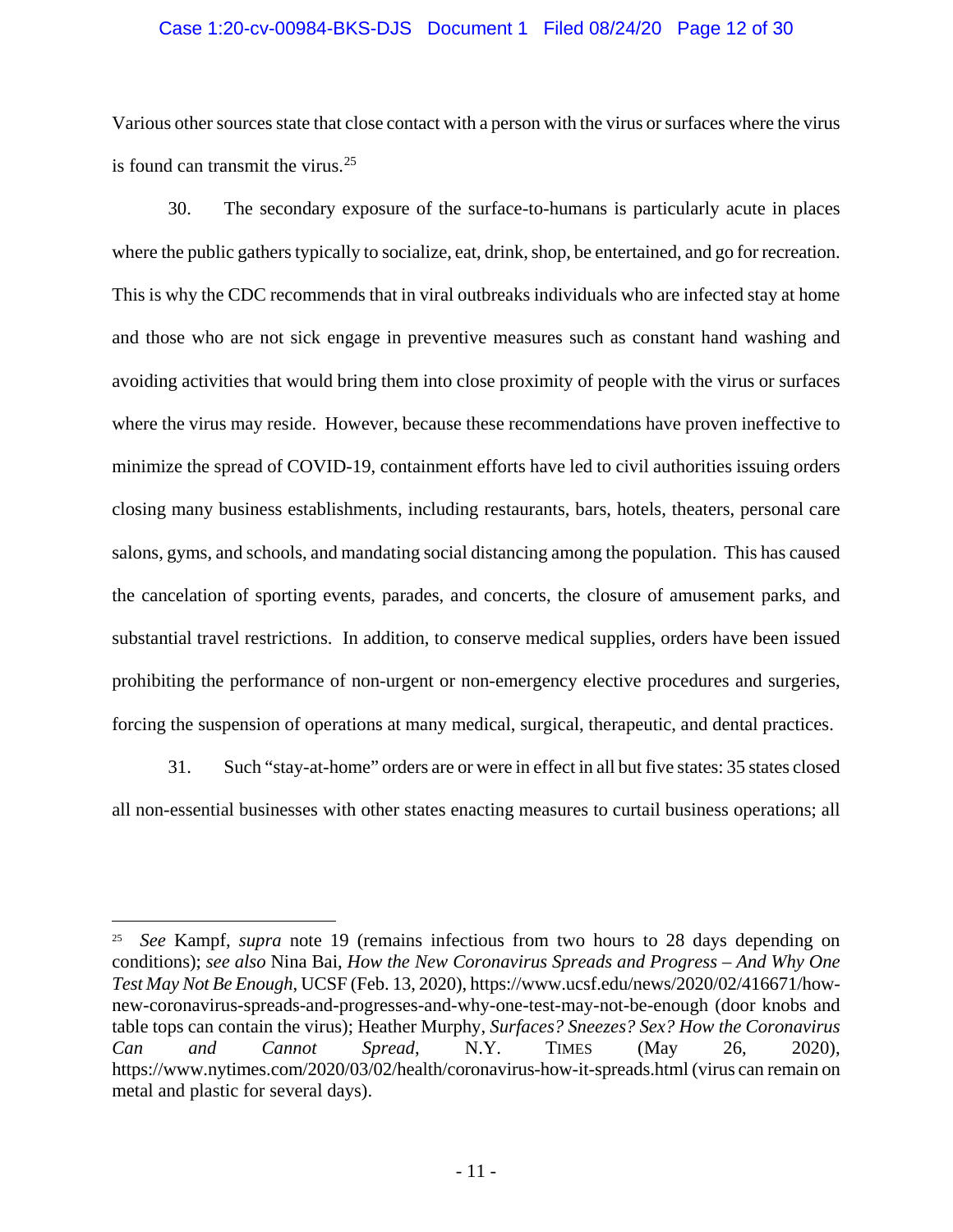# Case 1:20-cv-00984-BKS-DJS Document 1 Filed 08/24/20 Page 13 of 30

50 states closed schools; and all but one state closed restaurants and bars for services other than takeout and delivery (the "Closure Orders").<sup>26</sup>

# **Defendant's Standard Uniform All-Risk Commercial Property Insurance Policies**

32. Union's insurance policies issued to Plaintiff and the Class Members are "all risk" commercial property polices which cover loss or damage to the covered premises resulting from all risks other than those expressly excluded.

33. Plaintiff's Policy, as well as the policies of other Class Members, are standard forms that are used by Union for all insureds having applicable coverage.

# **Plaintiff's Factual Allegations**

 $\overline{a}$ 

34. Among the coverages provided by the Policy was business interruption insurance,

which, generally, would indemnify Plaintiff for lost income and profits in the event that their businesses were shut down.

35. Plaintiff's Business Income (And Extra Expense) Coverage Form, Form CP 00 30 10 12, provided coverage as follows:

We will pay for the actual loss of Business Income you sustain due to the necessary "suspension" of your "operations" during the "period of restoration". The "suspension" must be caused by direct physical loss of or damage to property at premises which are described in the Declarations and for which Business Income Limit of Insurance is shown in the Declarations. The loss or damage must be caused by or result from of a Covered Cause of Loss. With respect to loss or damage to personal property in the open or personal property in a vehicle, the described premises include the area within 100 feet of such premises.

36. Under Plaintiff's Policy, Business Income is defined as:

a. Net Income (Net Profit or Loss before income taxes), that would have been earned or incurred; and

<sup>26</sup> *See* Kaiser Family Foundation, *State Data and Policy Actions to Address Coronavirus*  (Aug. 21, 2020), https://www.kff.org/health-costs/issue-brief/state-data-and-policy-actions-toaddress-coronavirus/.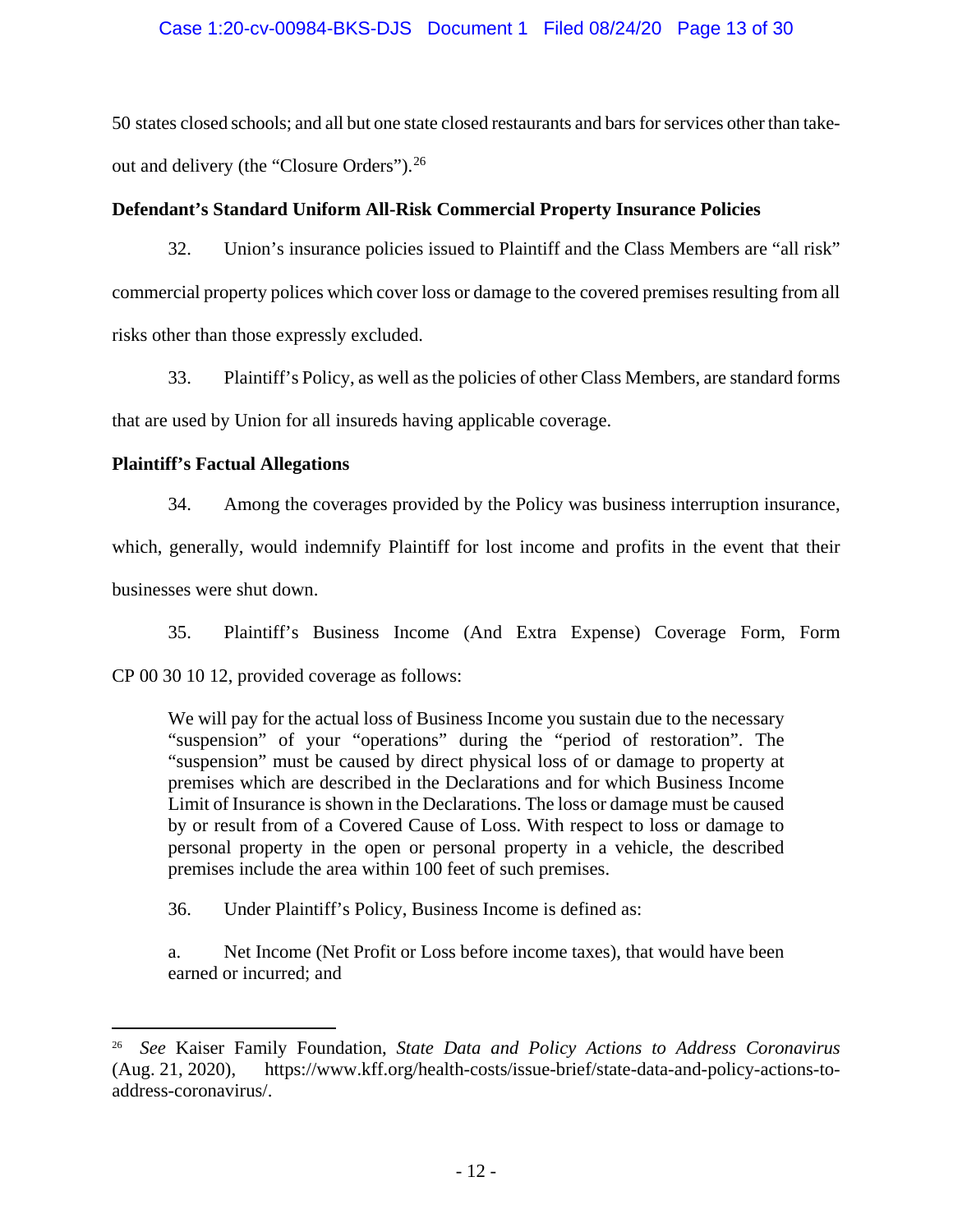b. Continuing normal operating expenses incurred, including payroll.

37. In addition, Plaintiff's Business Income (And Extra Expense) Coverage Form

provided coverage as follows:

Extra Expense means necessary expenses you incur during the "period of restoration" that you would not have incurred if there had been no direct physical loss or damage to property caused by or resulting from a Covered Cause of Loss.

We will pay Extra Expense (other than the expense to repair or replace property) to:

(1) Avoid or minimize the "suspension" of business and to continue operations at the described premises or at replacement premises or temporary locations, including relocation expenses and costs to equip and operate the replacement location or temporary location.

(b) Minimize the "suspension" of business if you cannot continue "operations".

We will also pay Extra Expense to repair or replace any property, but only to the extent it reduces the amount of loss that otherwise would have been payable under this Coverage Form.

38. Plaintiff's Business Income (And Extra Expense) Coverage Form also provided

coverage as follows:

When a Covered Cause of Loss causes damage to property other than property at the described premises, we will pay for the actual loss of Business Income you sustain and necessary Extra Expense caused by action of civil authority that prohibits access to the described premises, provided that both of the following apply:

(1) Access to the area immediately surrounding the damaged property is prohibited by civil authority as a result of the damage, and the described premises are within that area but are not more than one mile from the damaged property; and

(2) The action of civil authority is taken in response to dangerous physical conditions resulting from the damage or continuation of the Covered Cause of Loss that caused the damage, or the action is taken to enable a civil authority to have unimpeded access to the damaged property.

39. Under Plaintiffs' Policy, a Covered Cause of Loss is any cause other than a cause

excluded under the Policy.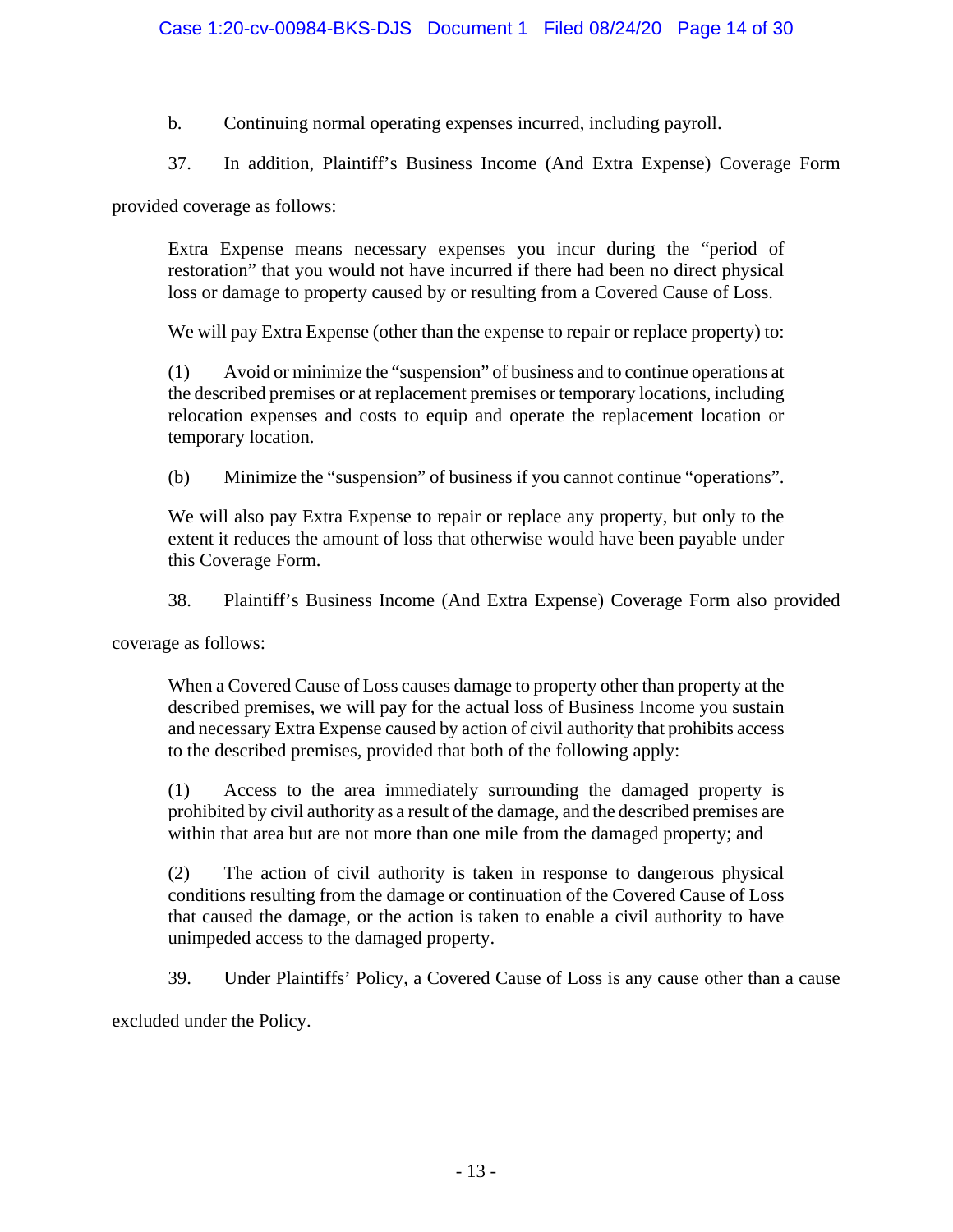#### Case 1:20-cv-00984-BKS-DJS Document 1 Filed 08/24/20 Page 15 of 30

40. Plaintiff and all similarly situated Class members have suffered a direct physical loss of and damage to their property because they have been unable to use their property for its intended purpose.

41. The interruption of Plaintiff's and other class members' businesses was not caused by any of the exclusions set forth in the applicable Policies.

42. Plaintiff's Policy contains an endorsement entitled "Exclusion of Loss Due to Virus or Bacteria," form CP 01 78 08 08, which states:

We will not pay for loss or damage caused by or resulting from any virus, bacterium or other microorganism that induces or is capable of inducing physical distress, illness or disease.

However, this exclusion does not apply to loss or damage caused by or resulting from "fungus", wet rot or dry rot. Such loss or damage is addressed in a separate exclusion in this Coverage Part.

43. The exclusion in the Virus and Bacteria endorsement does not apply because Plaintiff's, and other class members', losses were not caused by a "virus, bacterium or other microorganism that induces or is capable of inducing physical distress, illness or disease." Rather, the efficient proximate cause of Plaintiffs', and other Class Members' losses, were precautionary measures taken by their respective States and/or counties to prevent the spread of COVID-19 in the future, not because coronavirus was found in or on Plaintiffs' insured property.

44. Plaintiff did not submit a claim for its business losses because it was advised by its insurance broker that submitting a claim was a waste of time because all Closure Order-related claims were routinely being rejected by insurers.

# **The Closure Orders Have Affected Policyholders Nationwide**

45. The Closure Orders are physically impacting private commercial property throughout the United States and the State of New York, threatening the survival of thousands of restaurants,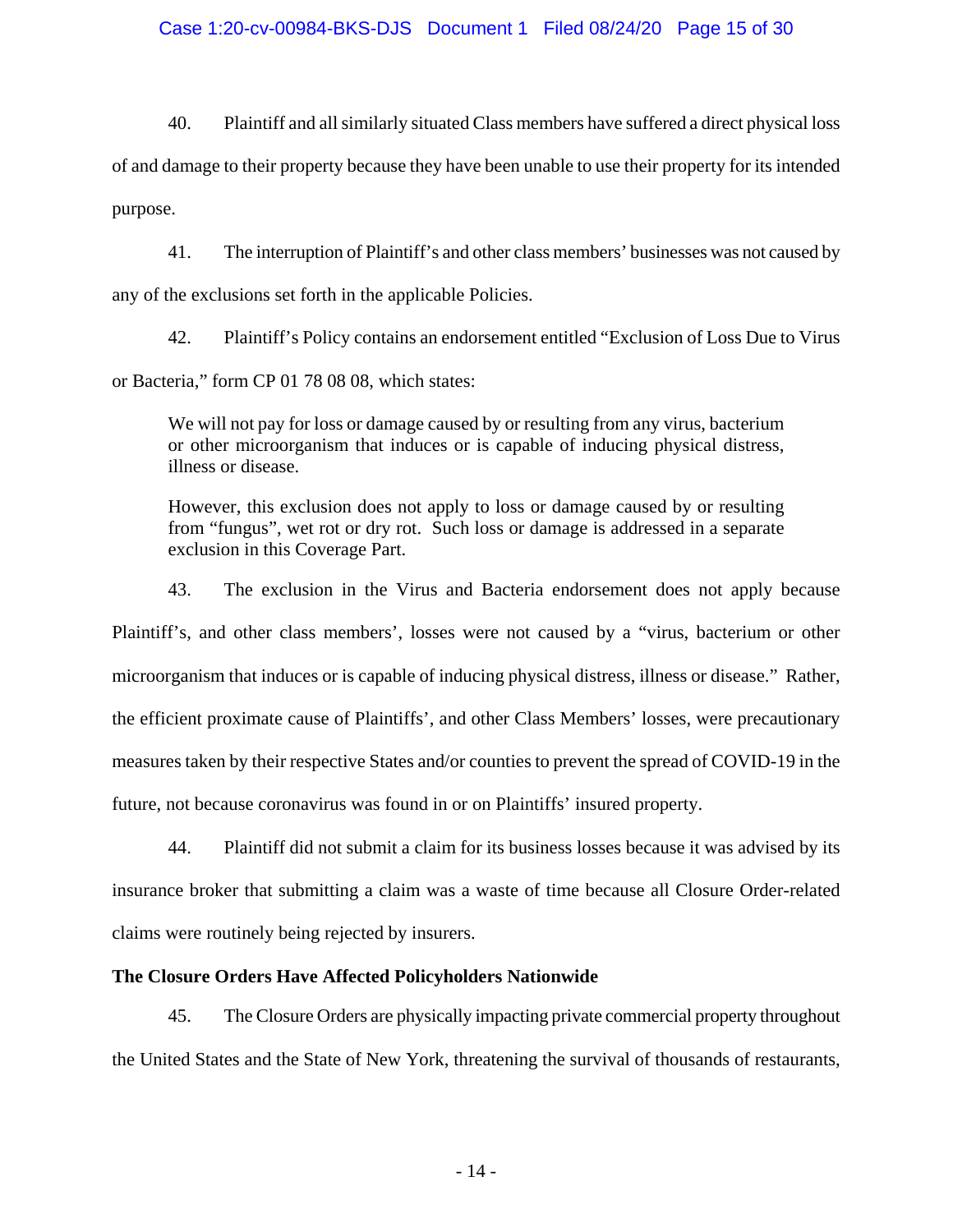#### Case 1:20-cv-00984-BKS-DJS Document 1 Filed 08/24/20 Page 16 of 30

retail establishments, and other businesses that have had their business operations suspended or curtailed indefinitely by order of civil authorities.

46. Union does not intend to cover losses caused by the Closure Orders as part of business interruption coverage. As alleged above, Union denied Plaintiffs' claim, even though Plaintiff was forced to close due to the Closure Orders. On information and belief, Union has denied similar claims by other Class members across-the-board, a practice which is belied by not only the express terms of the insurance policies, but also: (a) the Small Business Administration's requirement that "reimbursement" from "business interruption insurance" be submitted along with an application for an Economic Injury Disaster Loan ("EIDL") loan;<sup>27</sup> and (b) America's SBDC, whose COVID-19 newsletter expressly states, "Business interruption insurance also applies if government actions cause operations to cease temporarily, which results in a loss for a firm."<sup>28</sup>

47. As a result, many small businesses that maintain commercial multi-peril insurance policies with business interruption coverage will have significant uninsured losses absent declaratory relief from this Court. Indeed, even if state and local governments re-open, small businesses will almost certainly still be under social-distancing mandates and will continue to experience diminishing revenues due to the loss of covered property.

48. A declaratory judgment determining that the business income loss and extra expense coverage provided in standard commercial property insurance policies applies to the suspension, curtailment, and interruption of business operations resulting from measures put into place by civil

<sup>27</sup> *Applying for SBA Disaster Loans (EIDL)* at 12, U.S. SMALL BUS. ADMIN. (Mar. 26, 2020), https://www.sba.gov/sites/default/files/articles/EIDL Information and Documentation - 3-30-2020\_FINAL\_2\_pm.pdf (last visited Aug. 21, 2020).

<sup>28</sup> *COVID-19: The Latest News and Resources for Your Business*, at 15, AMERICA'S SBDC CAL. (Mar. 20, 2020), https://www.dropbox.com/s/jcw2iw9vk2hcq9y/COVID%2019%20- %20Rev6.pdf?dl=0 (last visited Aug. 21, 2020).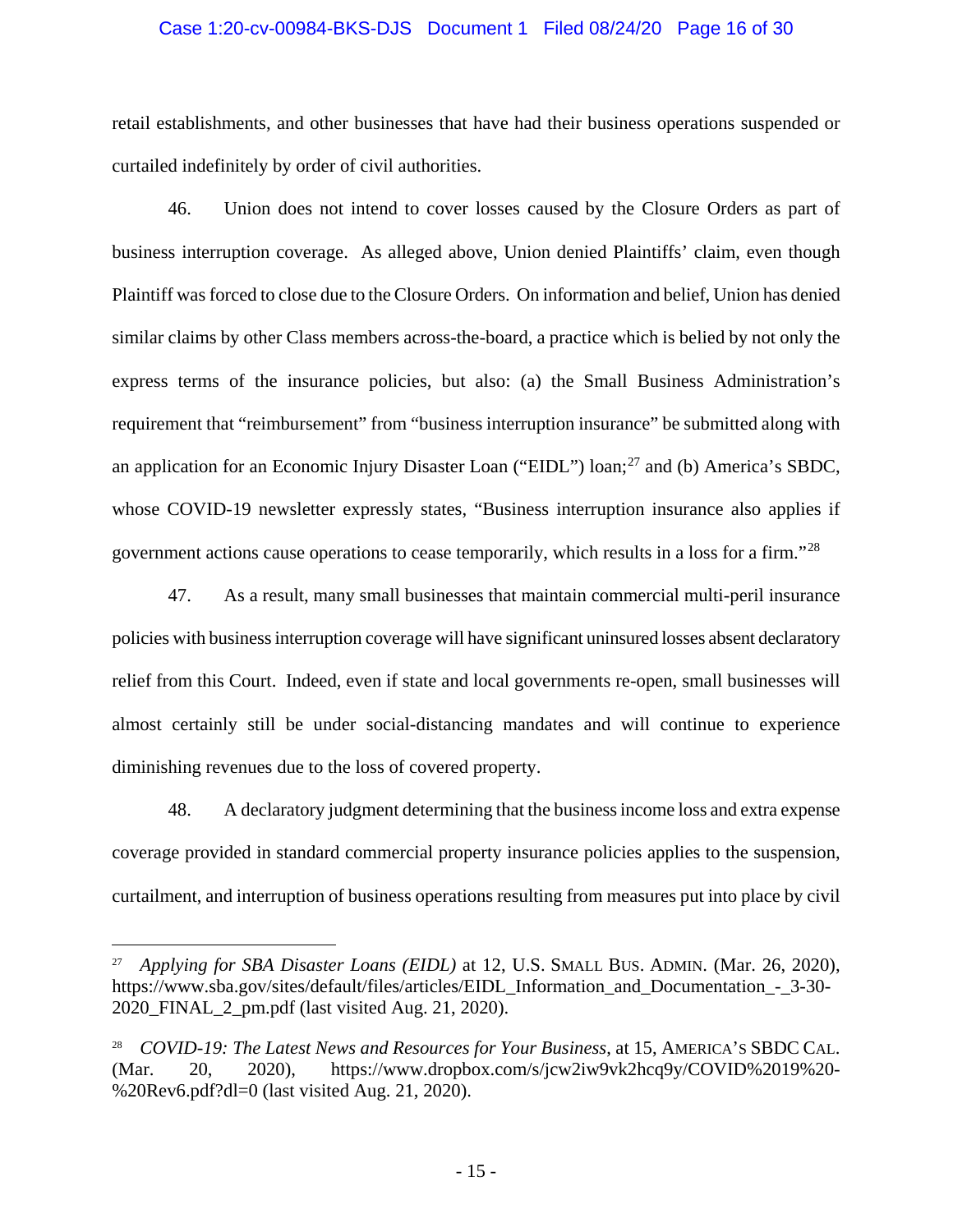authorities is necessary to prevent Plaintiff and similarly situated Class members from being denied

critical coverage for which they have paid premiums.

# **CLASS ACTION ALLEGATIONS**

49. Plaintiff brings this lawsuit pursuant to Federal Rule of Civil Procedure 23(a) and

(b)(3) on behalf of itself themselves and all other persons similarly situated.

50. The Multi-State Class is defined as:

All entities who have entered into standard all-risk commercial property insurance policies with Union to insure property in New York, Rhode Island Connecticut, Maine, Massachusetts, New Hampshire and Vermont.

where such policies provide for business income loss and extra expense coverage and do not exclude coverage for pandemics, and who have suffered losses due to measures put in place by civil authorities' stay-at-home or shelter-in-place orders since March 15, 2020.

The New York Sub-Class is defined as:

All entities who have entered into standard all-risk commercial property insurance policies with Union to insure property in New York, where such policies provide for business income loss and extra expense coverage and do not exclude coverage for pandemics, and who have suffered losses due to measures put in place by civil authorities' stay-at-home or shelter-in-place orders since March 15, 2020.

Excluded from each class are the Defendant, its employees, officers, directors, legal representatives, heirs, successors, and wholly or partly owned subsidiaries or affiliated companies; Class Counsel and their employees; and the judicial officers and their immediate family members and associated court staff assigned to this case.

51. Plaintiff reserves the right to modify, expand, or amend the definitions of the

proposed classes following the discovery period and before the Court determines whether class

certification is appropriate.

52. Certification of Plaintiff's claims for class-wide treatment is appropriate because

Plaintiff can prove the elements of their claims on a class-wide basis using the same evidence as

would prove those elements in individual actions alleging the same claims.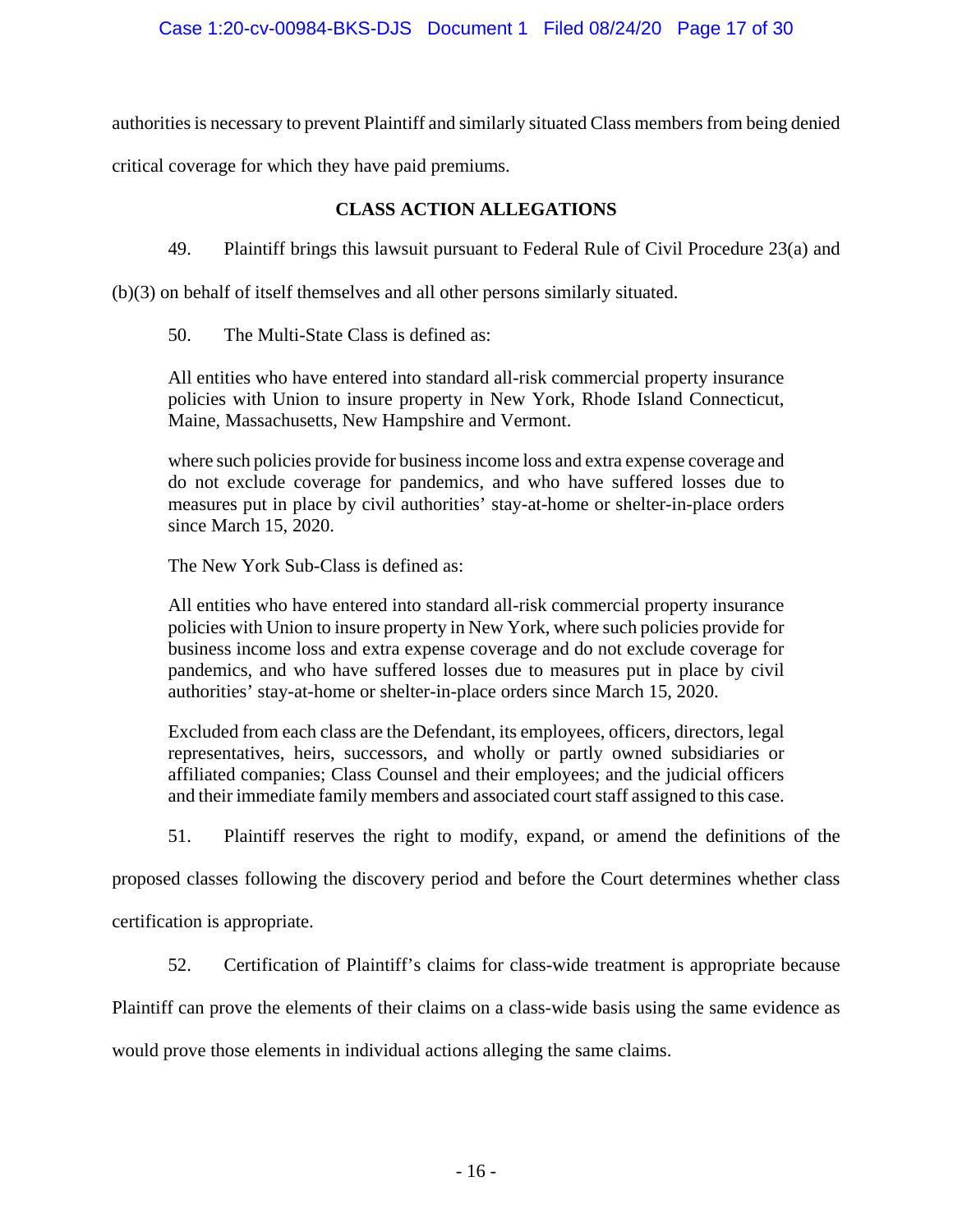#### **Numerosity**

53. This action satisfies the requirements of Federal Rule of Civil Procedure  $23(a)(1)$ . The Class numbers at least in the hundreds and consists of geographically dispersed business entities who are insured for business interruption losses. Union sells many insurance policies in the State of New York and most, if not all, other states and therefore joinder of the Class members is impracticable.

54. The identity of Class members is ascertainable, as the names and addresses of all Class members can be identified in Union's or their agent's books and records. Plaintiff anticipates providing appropriate notice to the certified Class in compliance with Federal Rule of Civil Procedure 23(c)(2)(A) and/or (B), to be approved by the Court after class certification, or pursuant to court order under Federal Rule of Civil Procedure 23(d).

#### **Typicality**

55. This action satisfies the requirements of Federal Rule of Civil Procedure 23(a)(3) because Plaintiff's claims are typical of the claims of each of the Class members, as all Class members were and are similarly affected and their claims arise from the same all-risk commercial property insurance policy provisions entered into with Union. Each Class member's insurance policy contains the same form providing coverage for business income loss. None of the forms exclude coverage due to a governmental action intended to reduce the effect of the ongoing global pandemic. As a result, a declaratory judgment as to the rights and obligations under Plaintiff's Policy will address the rights and obligations of all Class members.

#### **Adequacy of Representation**

56. Plaintiff is committed to prosecuting the action, will fairly and adequately protect the interests of the members of the Class, and has retained counsel competent and experienced in class action litigation, including litigation relating to insurance policies. Plaintiff has no interests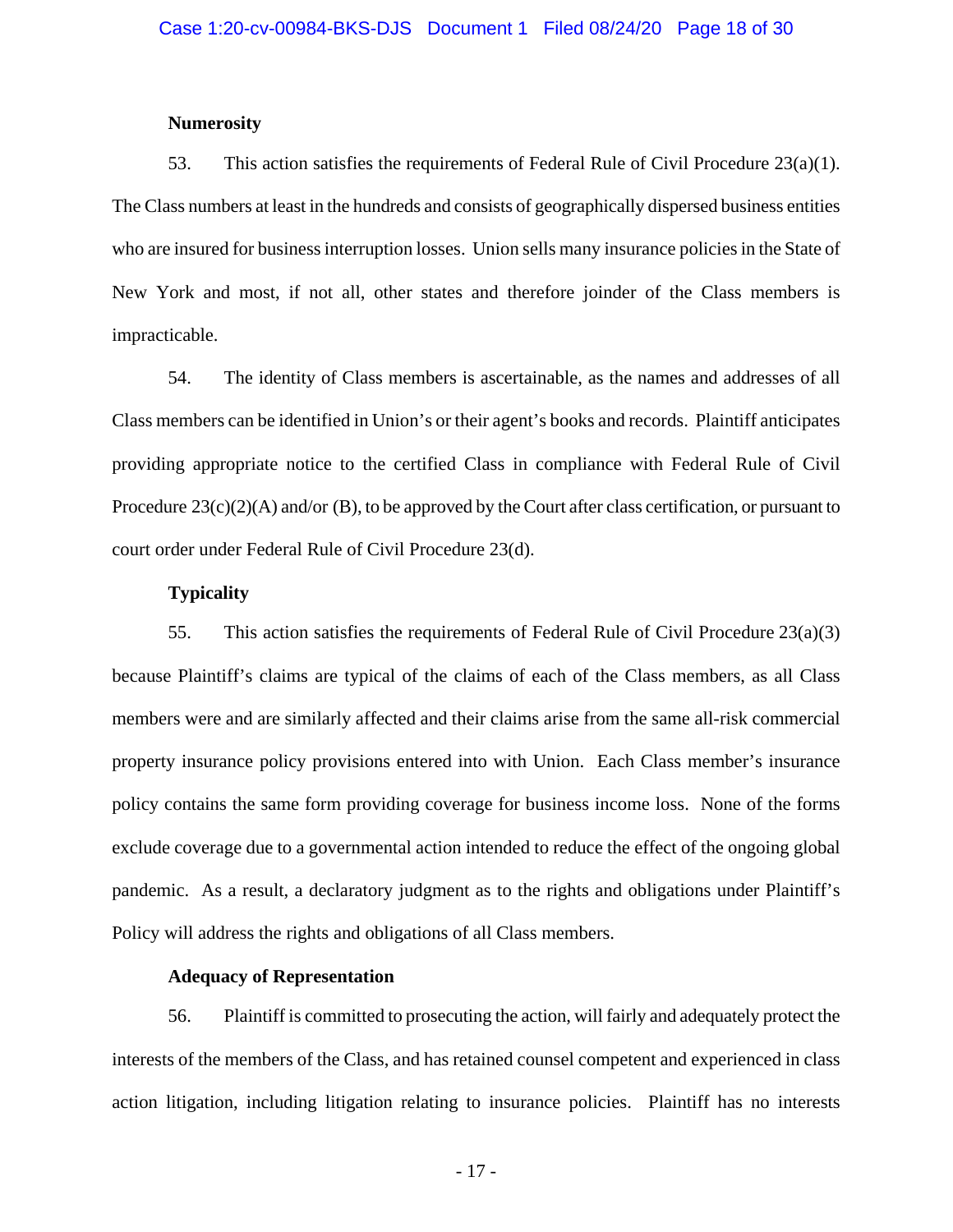#### Case 1:20-cv-00984-BKS-DJS Document 1 Filed 08/24/20 Page 19 of 30

antagonistic to or in conflict with other members of the Class. Plaintiff anticipates no difficulty in the management of this litigation as a class action.

#### **Commonality**

57. This action satisfies the requirements of Federal Rule of Civil Procedure  $23(a)(2)$ because there are questions of law and fact that are common to each of the classes. These common questions predominate over any questions affecting only individual Class members. The questions of law and fact common to the Class include, but are not limited to:

(i) Whether there is an actual controversy between Plaintiff and Union as to the rights, duties, responsibilities and obligations of the parties under the business interruption coverage provisions in standard all-risk commercial property insurance policies;

(ii) Whether measures to reduce the spread of the COVID-19 pandemic are excluded from Plaintiff's and the Class members standard all-risk commercial property insurance policies;

(iii) Whether the measures put in place by civil authorities to stop the spread of COVID-19 caused physical loss or damage to covered commercial property;

(iv) Whether Union has repudiated and anticipatorily breached the all-risk commercial property insurance policies the issued with business interruption coverage by intending to deny claims for coverage; and

(v) Whether Plaintiff and the Class members suffered damages as a result of the anticipatory breach by Union.

#### **Superiority/Predominance**

58. This action satisfies the requirements of Federal Rule of Civil Procedure 23(b)(3). A class action is superior to other available methods for the fair and efficient adjudication of the rights of the Class members. The joinder of individual Class members is impracticable because of the vast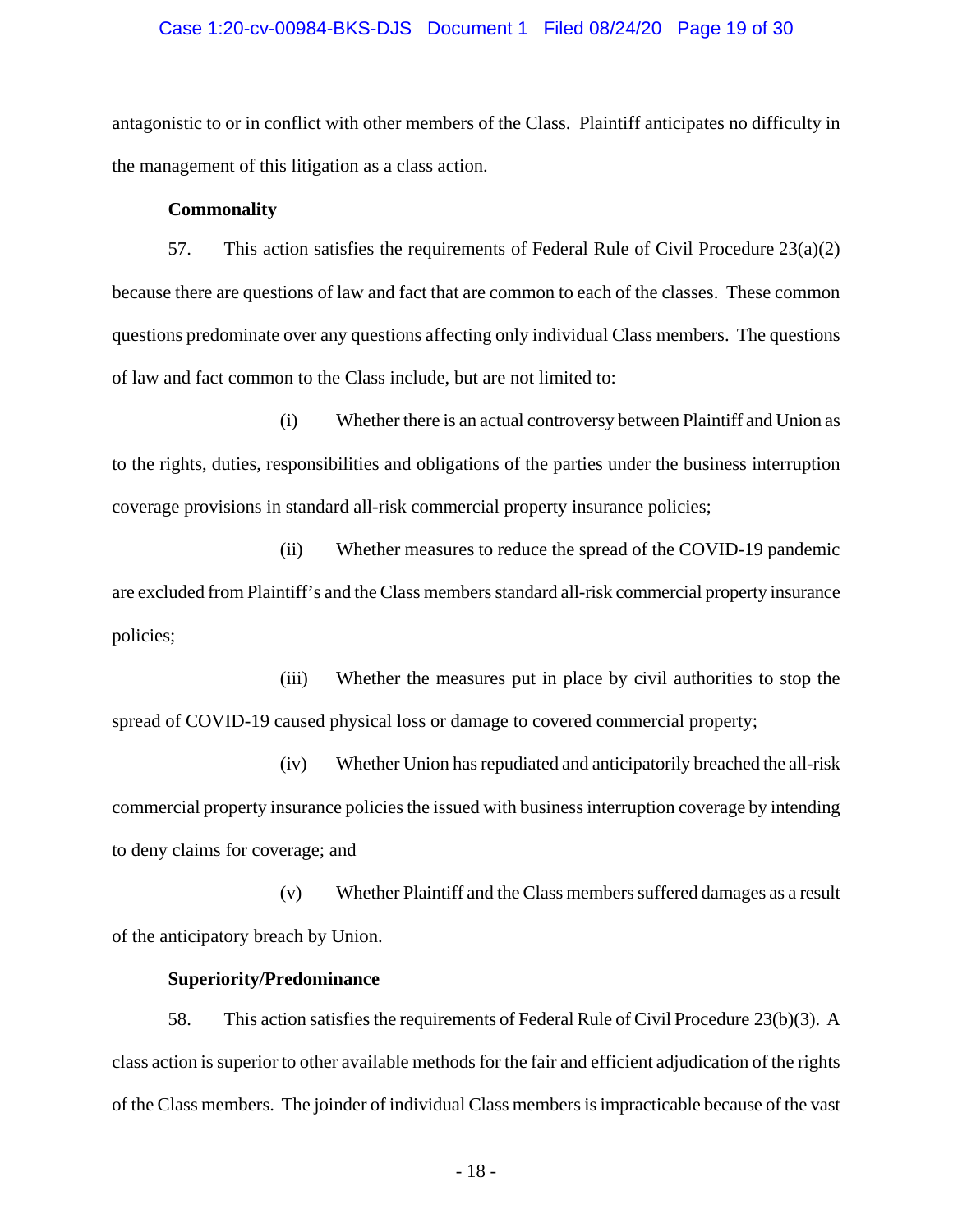#### Case 1:20-cv-00984-BKS-DJS Document 1 Filed 08/24/20 Page 20 of 30

number of Class members who have entered into the standard all-risk commercial property insurance policies with the Defendant.

59. Because a declaratory judgment as to the rights and obligations under the uniform allrisk commercial property insurance policies will apply to all Class members, most or all Class Members would have no rational economic interest in individually controlling the prosecution of specific actions. The burden imposed on the judicial system by individual litigation, and to Union, by even a small fraction of the Class members, would be enormous.

60. In comparison to piecemeal litigation, class action litigation presents far fewer management difficulties, far better conserves the resources of both the judiciary and the parties, and far more effectively protects the rights of each Class member. The benefits to the legitimate interests of the parties, the Court, and the public resulting from class action litigation substantially outweigh the expenses, burdens, inconsistencies, economic infeasibility, and inefficiencies of individualized litigation. Class adjudication is superior to other alternatives under Federal Rule of Civil Procedure  $23(b)(3)(D)$ . Class treatment will also avoid the substantial risk of inconsistent factual and legal determinations on the many issues in this lawsuit.

61. Plaintiff knows of no obstacles likely to be encountered in the management of this action that would preclude its maintenance as a class action. Rule 23 provides the Court with the authority and flexibility to maximize the efficiencies and benefits of the class mechanism and reduce management challenges. The Court may, on motion of Plaintiff or on its own determination, certify multistate and statewide classes for claims sharing common legal questions; use the provisions of Rule  $23(c)(4)$  to certify particular claims, issues, or common questions of law or of fact for classwide adjudication; certify and adjudicate bellwether class claims; and use Rule 23(c)(5) to divide any Class into subclasses.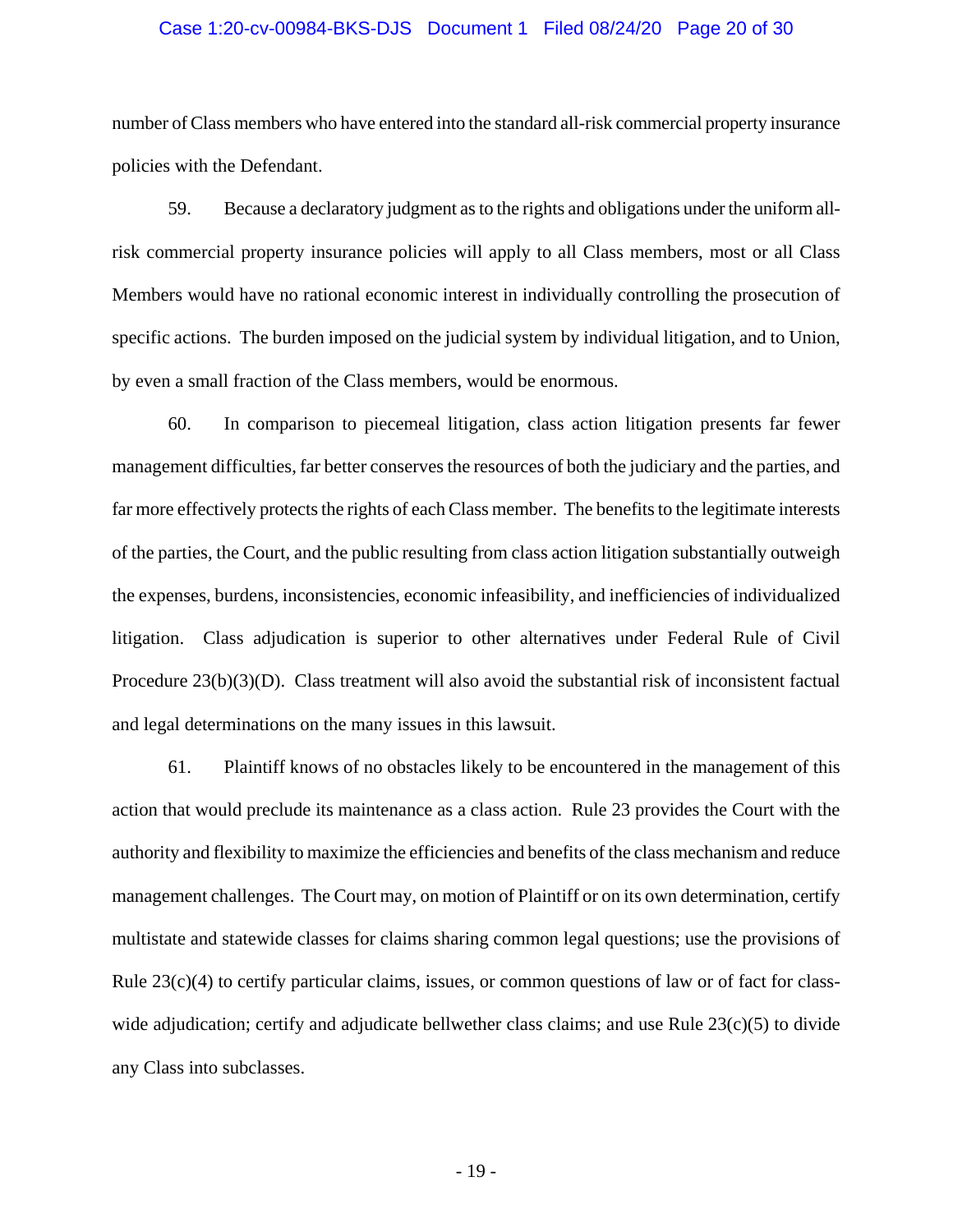#### **Rule 23(b)(2) Certification**

62. This action satisfies the requirements of Federal Rule of Civil Procedure  $23(b)(2)$ . The prosecution of separate actions by individual Class members would create a risk of inconsistent or varying adjudication with respect to individual Class members that would establish incompatible standards of conduct for the Defendant.

63. In addition, the prosecution of separate actions by individual Class members would create a risk of adjudications with respect to them that would, as a practical matter, be dispositive of the interests of other Class members not parties to the adjudications, or substantially impair or impede their ability to protect their interests.

64. Defendant has also acted or refused to act on grounds generally applicable to the Class as a whole, thereby making appropriate final declaratory and/or injunctive relief with respect to the members of the Class as a whole.

65. By denying coverage for any business losses incurred by Plaintiff and other members of the Class in connection with the Closure Orders, Union has breached its coverage obligations under the Policies.

66. As a result of Union's breaches of the Policies, Plaintiff and the other members of the Class have sustained substantial damages for which Union is liable, in an amount to be established at trial.

#### **COUNT I**

# **DECLARATORY JUDGMENT – BUSINESS INCOME COVERAGE (Claim Brought on Behalf of the National Class and New York Subclass)**

67. Plaintiff repeats the allegations set forth in paragraphs 1-66 as if fully set forth herein. 68. Plaintiff brings this Count individually and on behalf of the other members of the National Class and New York Subclass.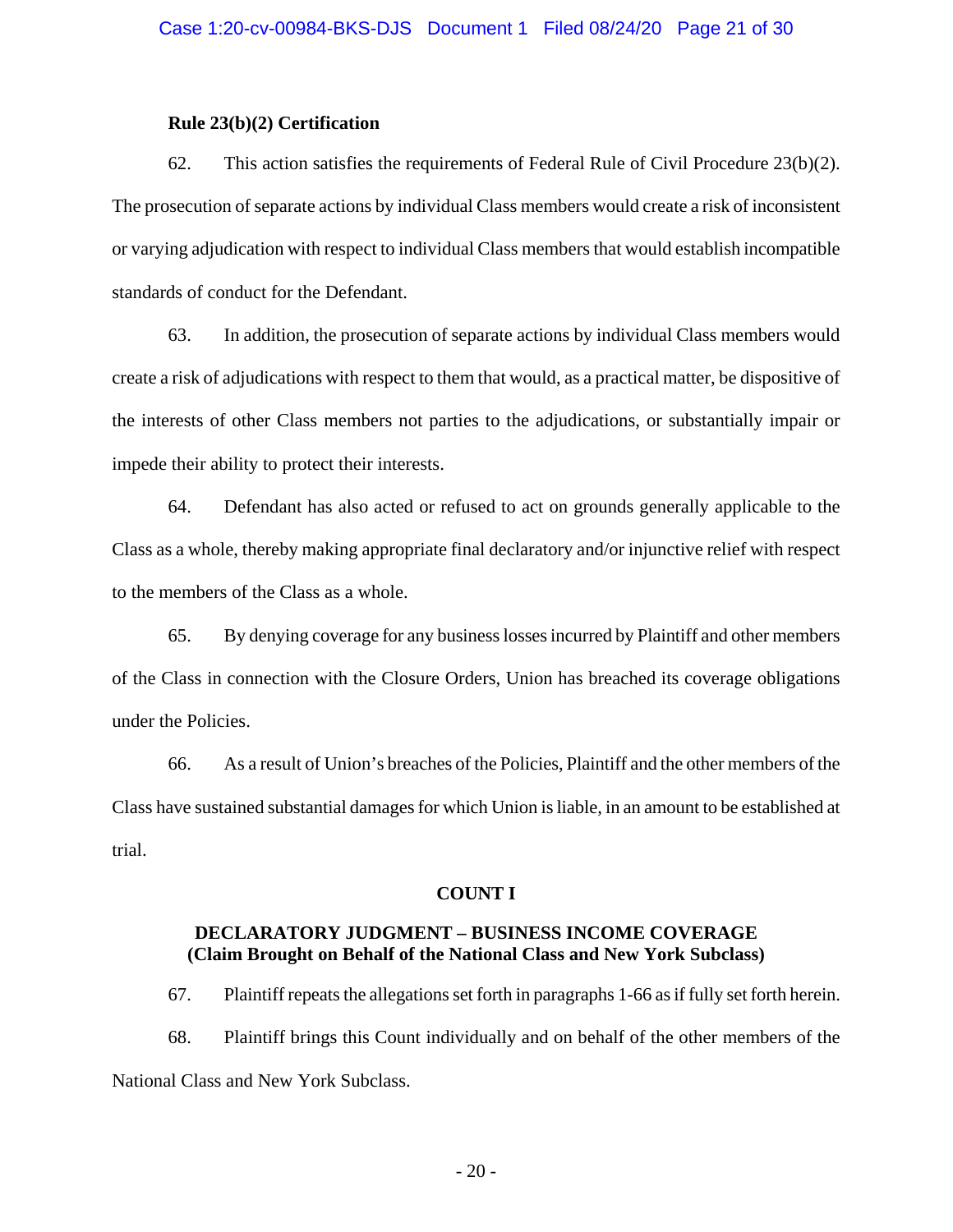#### Case 1:20-cv-00984-BKS-DJS Document 1 Filed 08/24/20 Page 22 of 30

69. Plaintiffs' Union Policy, as well as those of the other Class Members, are contracts under which Union was paid premiums in exchange for its promise to pay Plaintiffs' and the other Class Members' losses for claims covered by the Policy.

70. Plaintiff and other Class Members have complied with all applicable provisions of the Policies and/or those provisions have been waived by Union or Union is estopped from asserting them, and yet Union has abrogated its insurance coverage obligations pursuant to the Policies' clear and unambiguous terms and has wrongfully and illegally refused to provide coverage to which Plaintiff and Class Members are entitled.

71. Union has denied claims related to the Closure Orders on a uniform and class-wide basis, without individual bases or investigations, so the Court can render declaratory judgment no matter whether members of the Class have filed a claim.

72. An actual case or controversy exists regarding Plaintiffs' and the other Class Members' rights and Union's obligations under the Policies to reimburse Plaintiff and Class Members for the full amount of Business Income losses incurred by Plaintiff and the other Class Members in connection with the suspension of their businesses stemming from the Closure Orders.

73. Pursuant to 28 U.S.C. §2201, Plaintiff and the other Class Members seek a declaratory judgment from this Court declaring the following:

i. Plaintiffs' and the other Class Members' Business Income losses incurred in connection with the Closure Orders and the necessary interruption of their businesses stemming from those Orders are insured losses under their Policies; and

ii. Union is obligated to pay Plaintiffs and other Class Members for the full amount of the Business Income losses incurred and to be incurred in connection with the Closure Orders during the period of restoration and the necessary interruption of their businesses stemming from those Orders.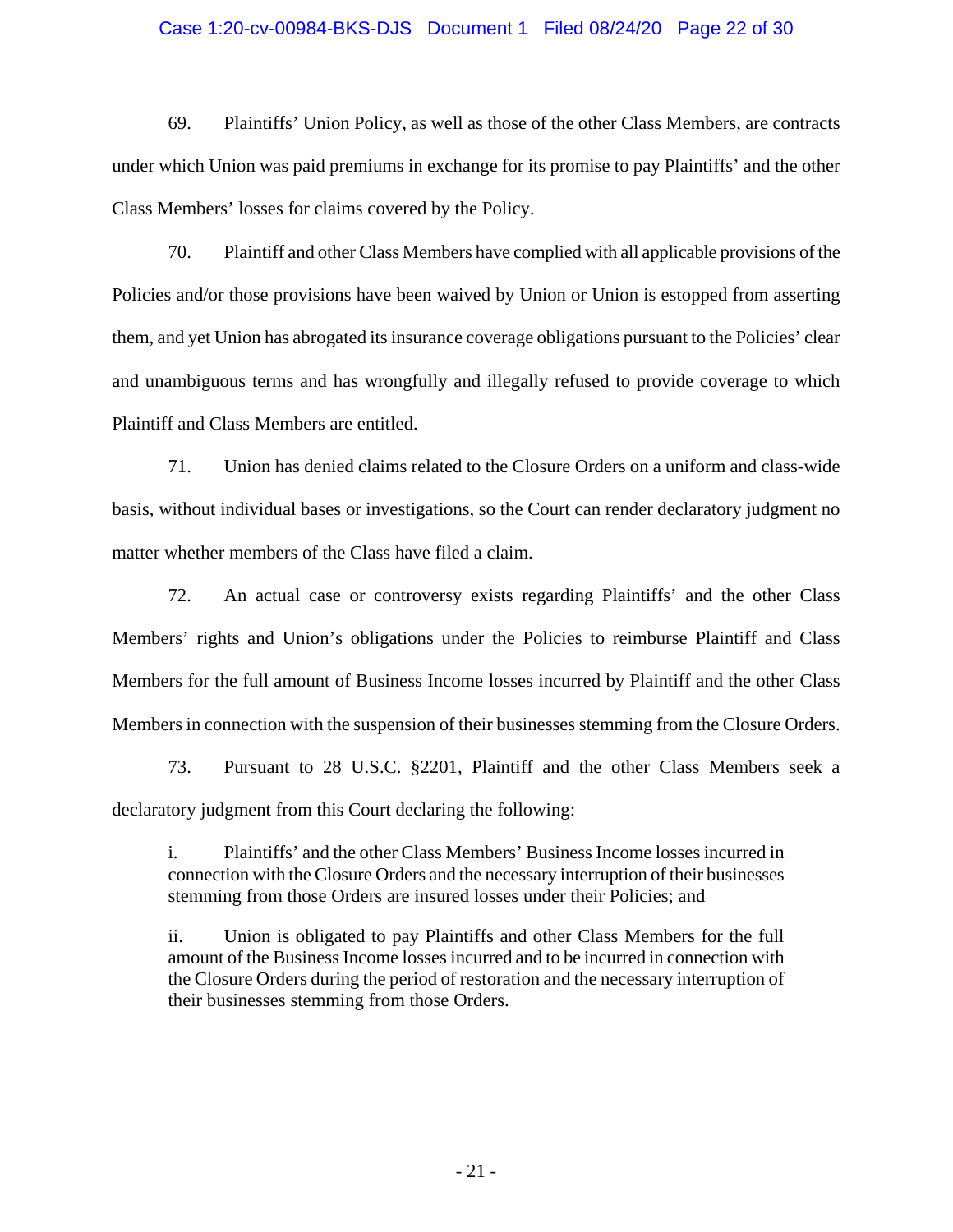#### **COUNT II**

# **ANTICIPITORY BREACH OF CONTRACT – BUSINESS INCOME COVERAGE (Claim Brought on Behalf of the National Class and New York Subclass)**

74. Plaintiff repeats the allegations set forth in paragraphs 1-73 as if fully set forth herein.

75. Plaintiff brings this Count individually and on behalf of the other members of the National Class and New York Subclass.

76. Plaintiffs' Union Policy, as well as those of the other Class members, are contracts under which Union was paid premiums in exchange for its promise to pay Plaintiffs' and the other Class Members' losses for claims covered by the Policy.

77. In the business interruption coverage, Union agreed to pay for its insureds' actual loss of Business Income sustained due to the necessary suspension of its operations during the "period of restoration."

78. Union also agreed to pay for its insureds' actual loss of Business Income sustained due to the necessary "suspension" of their "operations" during the "period of restoration" caused by direct physical loss or damage.

79. The Closure Orders caused direct physical loss and damage to Plaintiffs' and the other Class Members' Covered Properties, requiring suspension of operations at the Covered Properties. Losses caused by the Closure Orders thus triggered the Business Income provision of Plaintiffs' and the other Class Members' Union policies.

80. Plaintiff and the other Class Members have complied with all applicable provisions of their policies and/or those provisions have been waived by Union or Union estopped from asserting them, and yet Union has abrogated its insurance coverage obligations pursuant to the Policies' clear and unambiguous terms.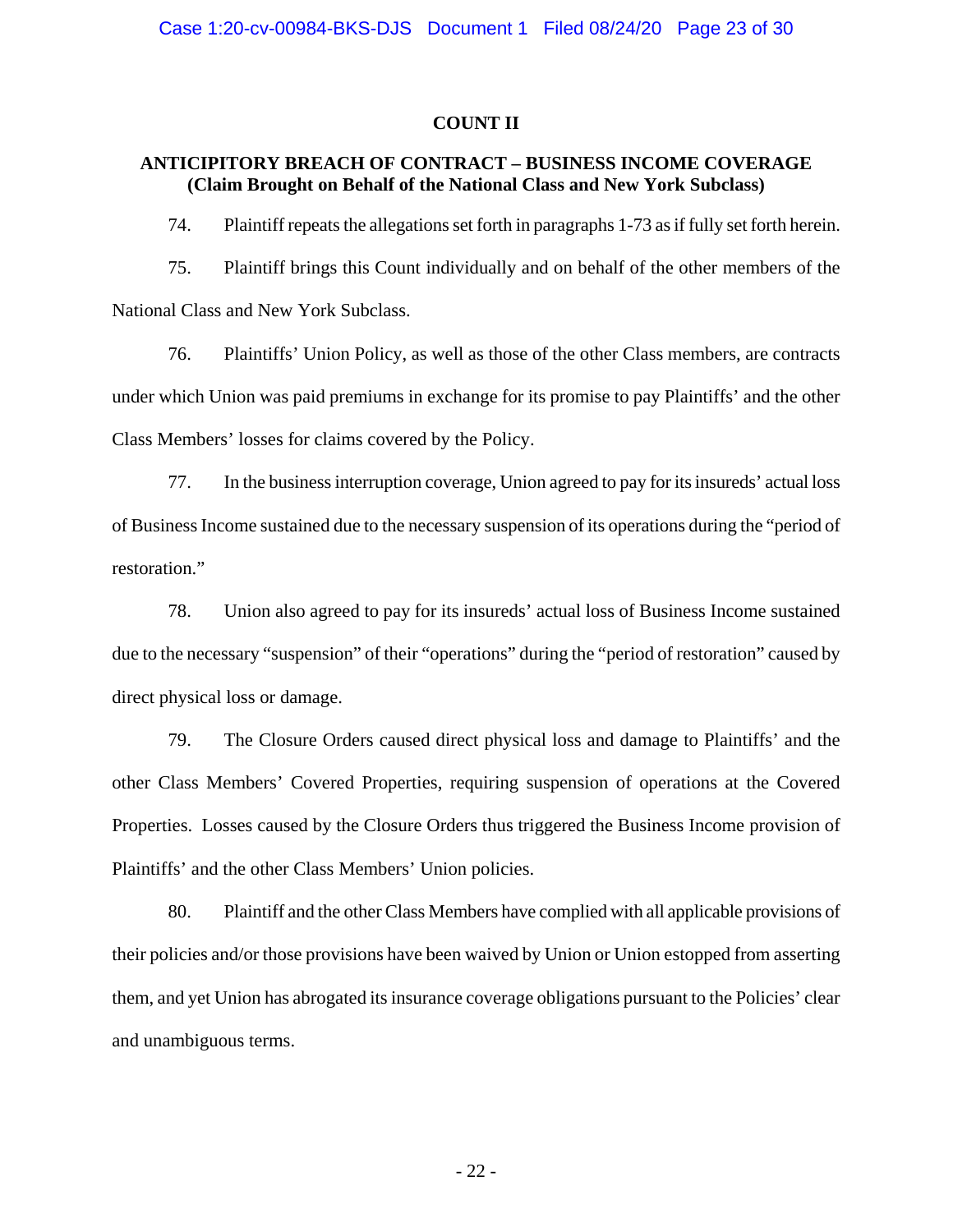#### Case 1:20-cv-00984-BKS-DJS Document 1 Filed 08/24/20 Page 24 of 30

81. Upon information and belief, Union is and has been denying coverage for any sort of business interruption claim arising from or relating to the Closure Orders without investigation into the individual circumstances of the claim.

82. By denying coverage for any Business Income losses incurred by Plaintiff and other Class Members as a result of the Closure Orders, Union has anticipatorily breached its coverage obligations under the Policies.

83. As a result of Union's breaches of the Policies, Plaintiff and the other Class Members have sustained substantial damages for which Union is liable, in an amount to be established at trial.

#### **COUNT III**

# **DECLARATORY JUDGMENT – EXTRA EXPENSE COVERAGE (Claim Brought on Behalf of the National Class and New York Subclass)**

84. Plaintiff repeats the allegations set forth in paragraphs 1-83 as if fully set forth herein.

85. Plaintiff brings this Count individually and on behalf of the other members of the National Class and the New York Subclass.

86. Plaintiffs' Union Policies, as well as those of other Class Members, are contracts under which Union was paid premiums in exchange for its promise to pay Plaintiffs' and other Class Members' losses for claims covered by the Policy.

87. Plaintiff and other Class Members have complied with all applicable provisions of the Policies and/or those provisions have been waived by Union or Union is estopped from asserting them, and yet Union has abrogated its insurance coverage obligations pursuant to the Policies' clear and unambiguous terms and has wrongfully and illegally refused to provide coverage to which Plaintiff and Class Members are entitled.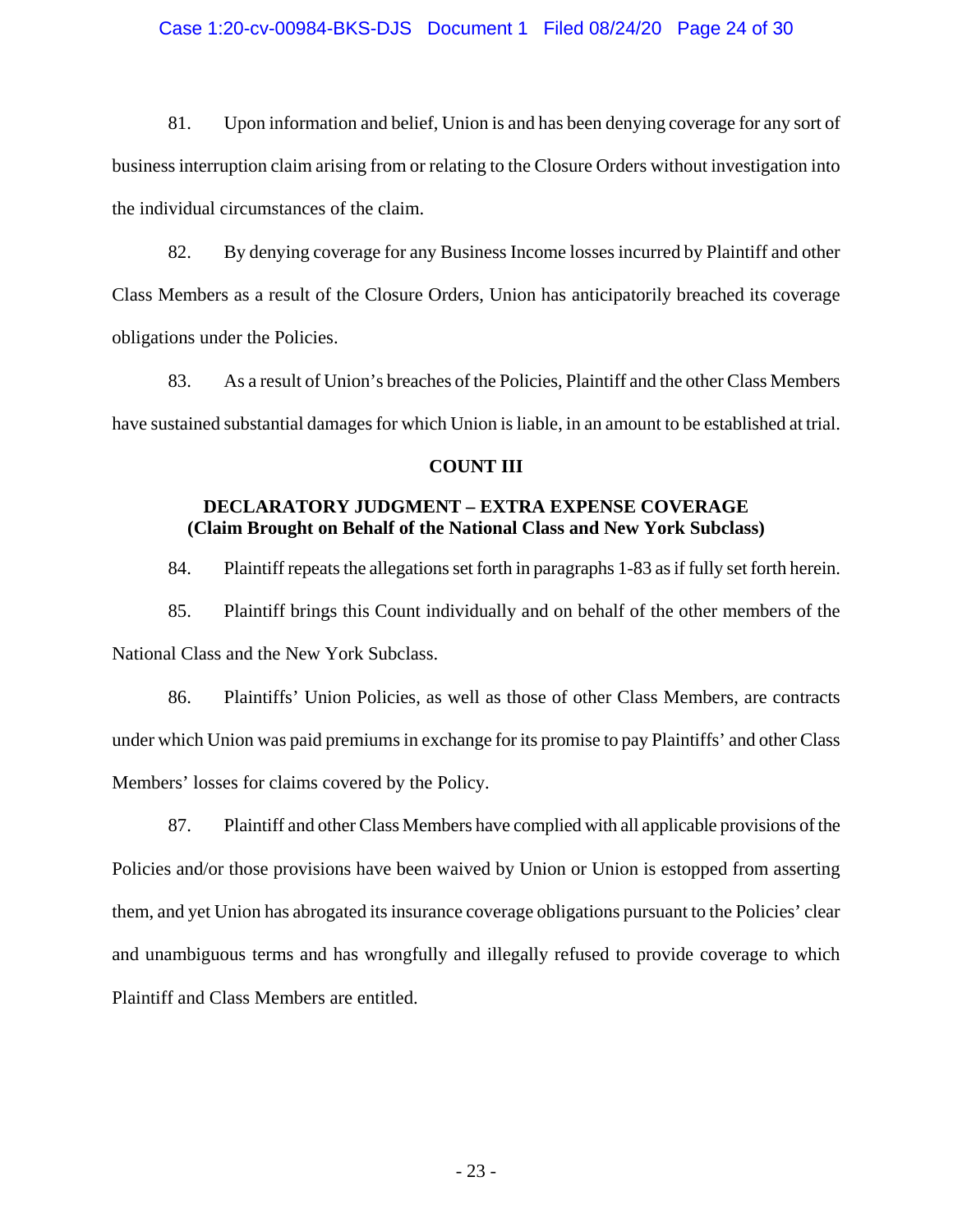#### Case 1:20-cv-00984-BKS-DJS Document 1 Filed 08/24/20 Page 25 of 30

88. Union has denied claims related to the Closure Orders on a uniform and class wide basis, without individual bases or investigations, so the Court can render declaratory judgment no matter whether members of the Class have filed a claim.

89. An actual case or controversy exists regarding Plaintiffs' and other Class Members' rights and Union's obligations under the Policies to reimburse Plaintiff and the other Class Members for the full amount of Extra Expense losses incurred by Plaintiff and Class Members in connection with Closure Orders and the necessary interruption of their businesses stemming from those Orders.

90. Pursuant to 28 U.S.C. §2201, Plaintiff and other Class Members seek a declaratory judgment from this Court declaring the following:

(a) Plaintiffs' and other Class Members' Extra Expense losses incurred in connection with the Closure Orders and the necessary interruption of their businesses stemming from those Orders are insured losses under their Policies; and

(b) Union is obligated to pay Plaintiff and other Class Members for the full amount of the Extra Expense losses incurred and to be incurred in connection with the covered losses related to the Closure Orders during the period of restoration and the necessary interruption of their businesses stemming from those Orders.

#### **COUNT IV**

# **ANTICIPITORY BREACH OF CONTRACT – EXTRA EXPENSE COVERAGE (Claim Brought on Behalf of the National Class and New York Subclass)**

91. Plaintiff repeats the allegations set forth in paragraphs 1-90 as if fully set forth herein.

92. Plaintiff brings this Count individually and on behalf of the other members of the National Class and New York Subclass.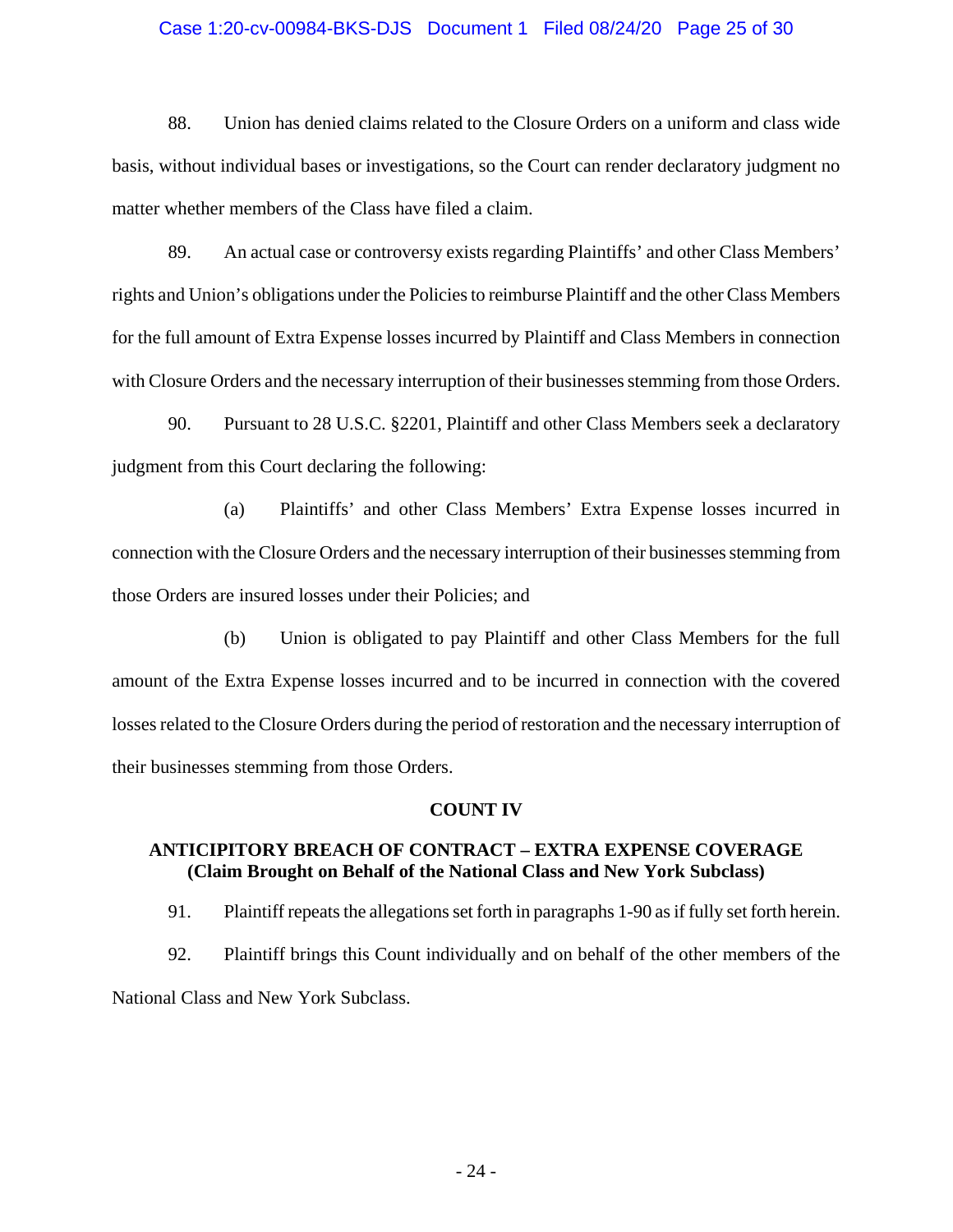#### Case 1:20-cv-00984-BKS-DJS Document 1 Filed 08/24/20 Page 26 of 30

93. Plaintiffs' Union Policies, as well as those of the other Class Members, are contracts under which Union was paid premiums in exchange for its promise to pay Plaintiffs' and the other Class Members' losses for claims covered by the Policy.

94. Plaintiffs' Policies provided that Union agreed to pay necessary Extra Expense that its insureds incur during the "period of restoration" that the insureds would not have incurred if there had been no direct physical loss or damage to the described premises.

95. Due to the Closure Orders, Plaintiff and other members of the Class incurred Extra Expense at their insured properties.

96. Plaintiff and other members of the Class have complied with all applicable provisions of the Policies and/or those provisions have been waived by Union or Union is estopped from asserting them, and yet Union has abrogated its insurance coverage obligations pursuant to the Policies' clear and unambiguous terms.

97. Upon information and belief, Union is and has been denying coverage for any sort of business interruption claim arising from or relating to the Closure Orders without investigation into the individual circumstances of the claim.

98. By denying coverage for any Extra Expense losses incurred by Plaintiff and other members of the Class in connection with the Closure Orders, Union has breached its coverage obligations under the Policies.

99. As a result of Union's breaches of the Policies, Plaintiff and the other members of the Class have sustained substantial damages for which Union is liable, in an amount to be established at trial.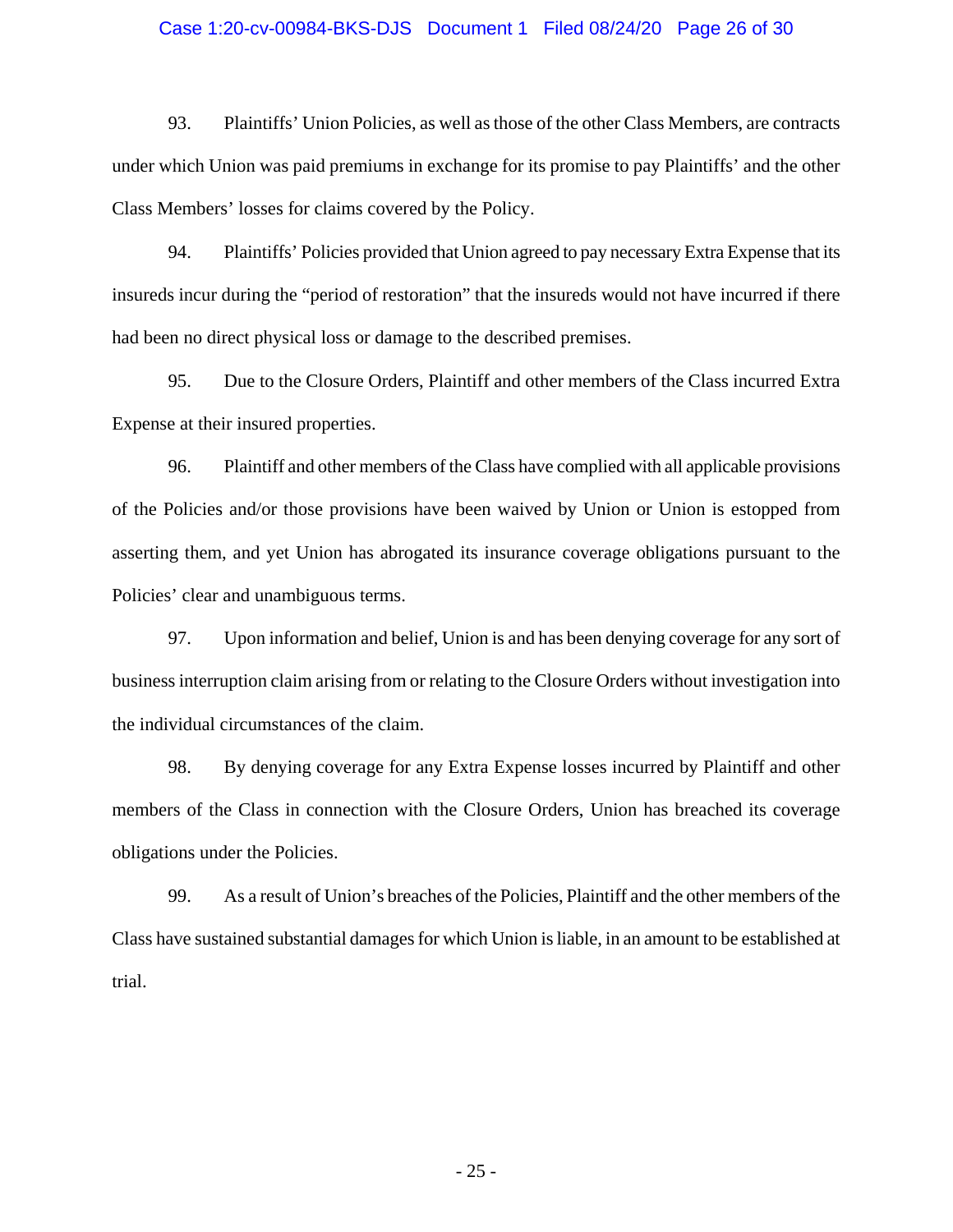#### **COUNT V**

# **DECLARATORY JUDGMENT – CIVIL AUTHORITY COVERAGE (Claim Brought on Behalf of the National Class and New York Subclass)**

100. Plaintiff repeats the allegations set forth in paragraphs 1-99 as if fully set forth herein.

101. Plaintiff brings this Count individually and on behalf of the other members of the National Class and New York Subclass.

102. Plaintiff's Union Policy, as well as those of the other Class Members, are contracts under which Union was paid premiums in exchange for its promise to pay Plaintiff's and other Class members' losses for claims covered by the Policy.

103. Plaintiff and Class members have complied with all applicable provisions of the Policies and/or those provisions have been waived by Union or Union is estopped from asserting them, and yet Union has abrogated its insurance coverage obligations pursuant to the Policies' clear and unambiguous terms and has wrongfully and illegally refused to provide coverage to which Plaintiff and Class Members are entitled.

104. Union has denied claims related to the Closure Orders on a uniform and class wide basis, without individual bases or investigations, so the Court can render declaratory judgment no matter whether members of the Class have filed a claim.

105. An actual case or controversy exists regarding Plaintiffs' and other Class Members' rights and Union's obligations under the Policies to reimburse Plaintiff and other Class Members for the full amount of covered Civil Authority losses incurred by Plaintiff and other Class Members in connection with Closure Orders and the necessary interruption of their businesses stemming from those Orders.

106. Pursuant to 28 U.S.C. §2201, Plaintiff and other Class Members seek a declaratory judgment from this Court declaring the following: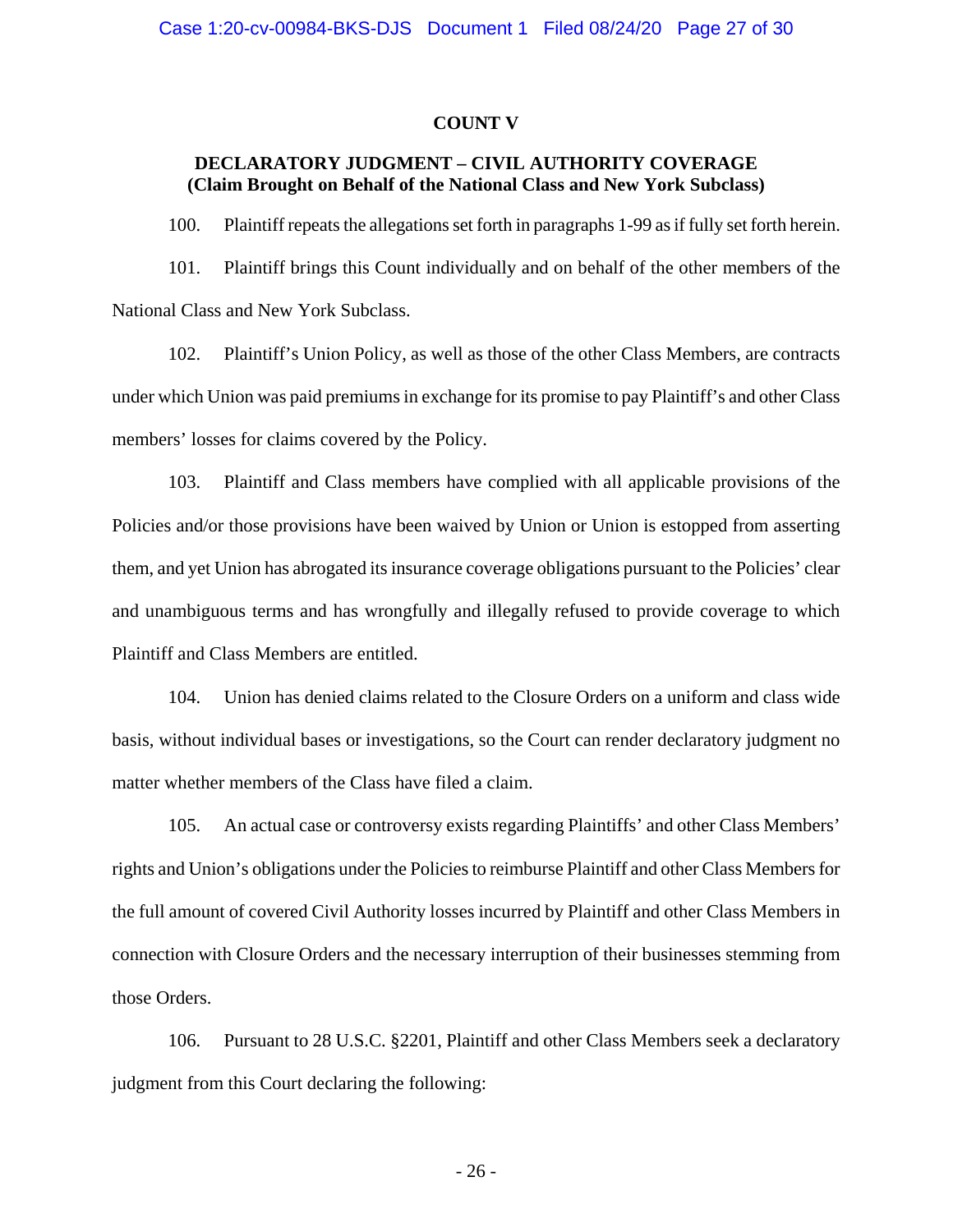(a) Plaintiffs' and other Class Members' Civil Authority losses incurred in

connection with the Closure Orders are insured losses under their Policies; and

(b) Union is obligated to pay Plaintiff and other Class members the full amount of the Civil Authority losses incurred and to be incurred in connection with the covered losses related to the Closure Orders and the necessary interruption of their businesses stemming from those Orders.

#### **COUNT VI**

# **ANTICIPITORY BREACH OF CONTRACT – CIVIL AUTHORITY COVERAGE (Claim Brought on Behalf of the National Class and New York Subclass)**

107. Plaintiff repeats the allegations set forth in paragraphs 1-106 as if fully set forth herein.

108. Plaintiff brings this Count individually and on behalf of the other members of the National Class and New York Subclass.

109. Plaintiffs' Policy, as well as those of the other Class Members, are contracts under which Union was paid premiums in exchange for its promise to pay Plaintiffs' and the other Class Members' losses for claims covered by the policy.

110. The Closure Orders triggered the Civil Authority provision under Plaintiff and the other members of the Class' Union Policies.

111. Plaintiff and the other members of the Class have complied with all applicable provisions of the Policies and/or those provisions have been waived by Union or Union is estopped from asserting them, and yet Union has abrogated its insurance coverage obligations pursuant to the Policies' clear and unambiguous terms.

112. Upon information and belief, Union is and has been denying coverage for any sort of business interruption claim arising from or relating to the Closure Orders without investigation into the individual circumstances of the claim.

- 27 -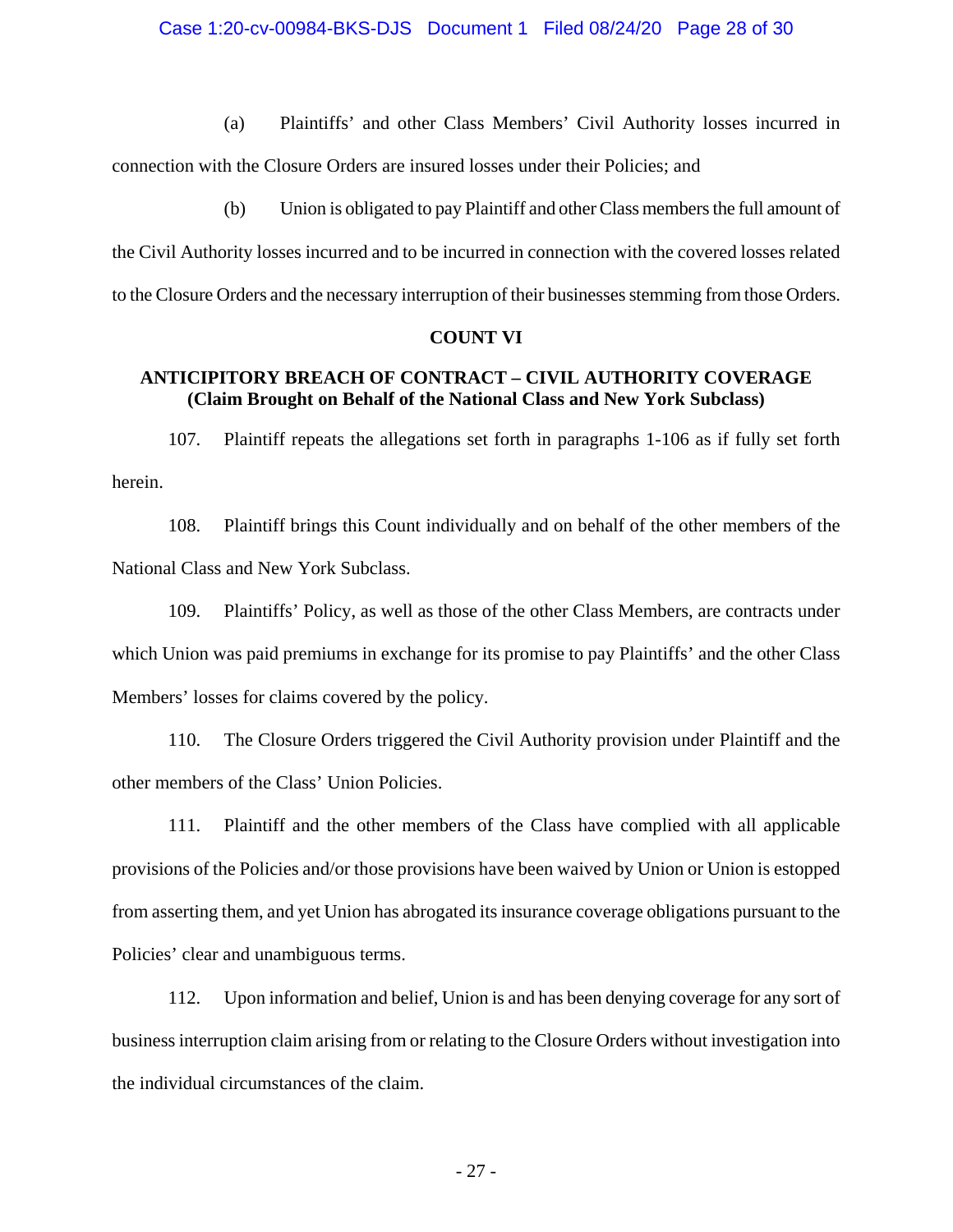#### Case 1:20-cv-00984-BKS-DJS Document 1 Filed 08/24/20 Page 29 of 30

113. By denying coverage for any Civil Authority losses incurred by Plaintiff and other members of the Class in connection with the Closure Orders, Union has breached its coverage obligations under the Policies.

114. As a result of Union's breaches of the Policies, Plaintiff and the other members of the Class have sustained substantial damages for which Union is liable, in an amount to be established at trial.

WHEREFORE, Plaintiff, on behalf of them self and all similarly situated individuals, demand judgment against the Defendants as follows:

A. Declaring this action to be a proper class action maintainable pursuant to Federal Rule of Civil Procedure 23(a) and Rules 23(b)(2) and (b)(3) and declaring Plaintiff and their counsel to be representatives of the Class;

B. Issuing a Declaratory Judgment declaring the Parties' rights and obligations under the insurance policies;

C. Awarding Plaintiff and the Class compensatory damages from Union' breach of the insurance policies in an amount to be determined at trial, together with appropriate prejudgment interest at the maximum rate allowable by law;

D. Awarding Plaintiff and the Class costs and disbursements and reasonable allowances for the fees of Plaintiffs' and the Class's counsel and experts, and reimbursement of expenses; and

E. Awarding such other and further relief the Court deems just, proper, and equitable.

#### **DEMAND FOR A JURY TRIAL**

Plaintiff and the Class request a jury trial for all Counts for which a trial by jury is permitted by law.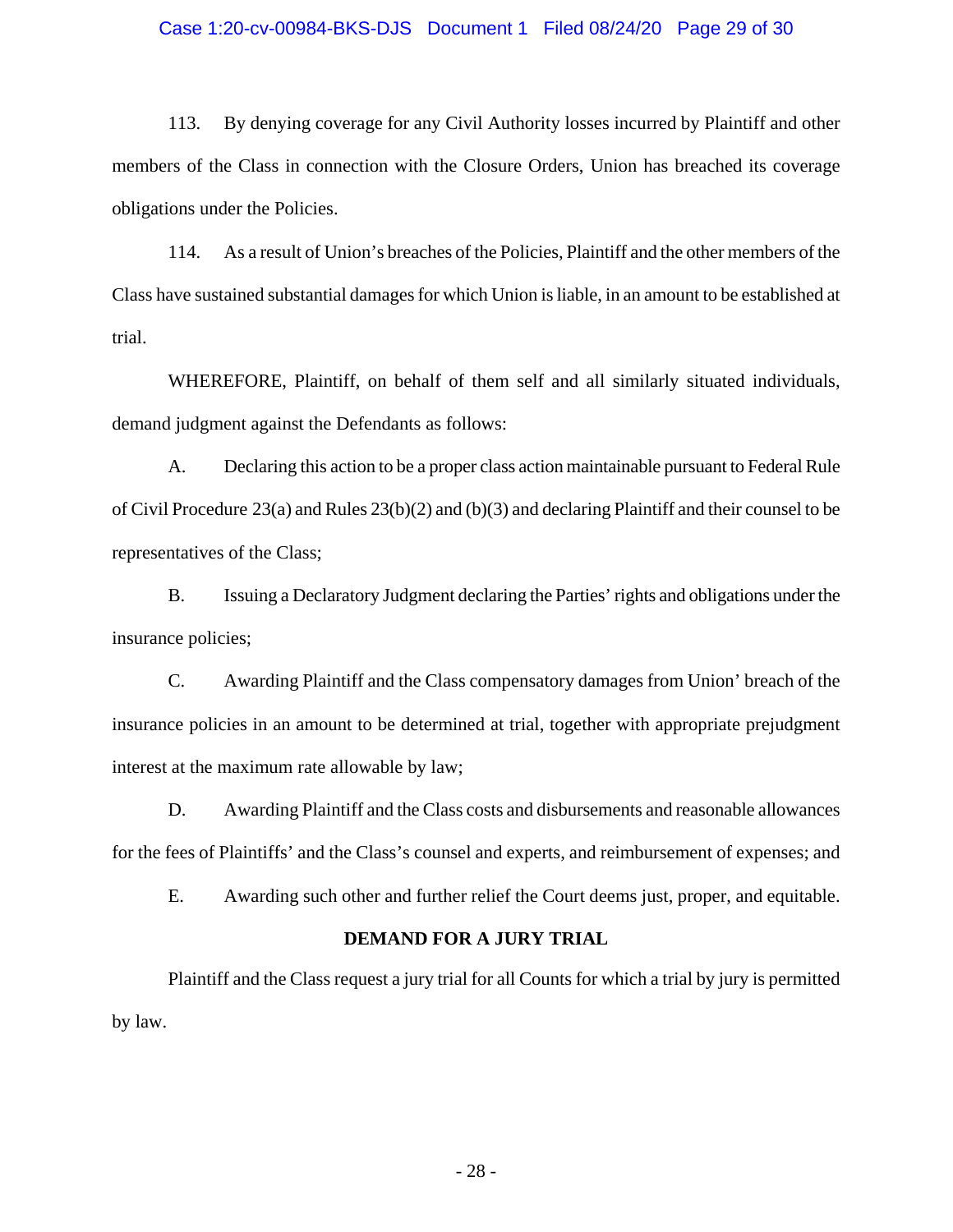DATED: August 24, 2020 ROBBINS GELLER RUDMAN & DOWD LLP SAMUEL H. RUDMAN MARK S. REICH

> */s/ Samuel H. Rudman* SAMUEL H. RUDMAN

58 South Service Road, Suite 200 Melville, NY 11747 Telephone: 631/367-7100 631/367-1173 (fax) srudman@rgrdlaw.com mreich@rgrdlaw.com

ROBBINS GELLER RUDMAN & DOWD LLP PAUL J. GELLER STUART A. DAVIDSON 120 East Palmetto Park Road Suite 500 Boca Raton, FL 33432 Telephone: 561/750-3000

CARELLA, BYRNE, CECCHI OLSTEIN, BRODY & AGNELLO JAMES E. CECCHI 5 Becker Farm Road Roseland, NJ 07068 Telephone: 973/994-1700

SEEGER WEISS CHRISTOPHER A. SEEGER STEPHEN A. WEISS 77 Water Street, 8th Floor New York, NY 10005 Telephone: 212/584-0700

*Attorneys for Plaintiff*